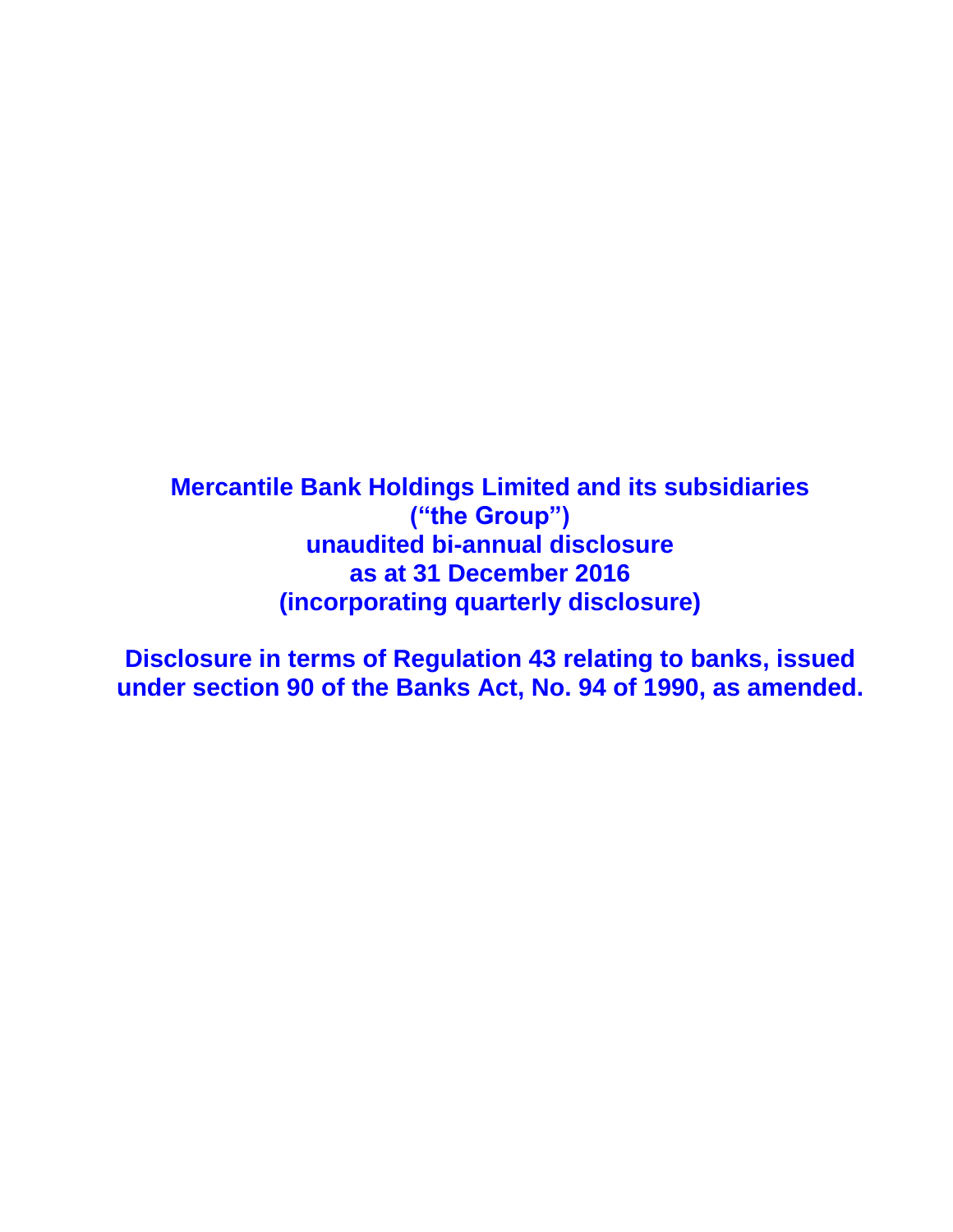#### **1. Basis of compilation**

The following information is compiled in terms of Regulation 43 relating to banks, issued under section 90 of the Banks Act, No.94 of 1990 (as amended) ("the Regulations"), which incorporates the Basel 3 Pillar Three requirements on market discipline.

All disclosures presented below are consistent with those disclosed in terms of International Financial Reporting Standards ("IFRS"), unless otherwise stated. In the main, differences between IFRS and information disclosed in terms of the Regulations relate to the definition of capital and the calculation and measurement thereof.

These disclosures have been prepared in compliance with the Group's disclosure policy.

Additional information providing context for disclosures contained herein is included in the following documents published by the Mercantile Holdings Group, available under the financial results link on the website https://www.mercantile.co.za/, which contains information as listed under each report.

Mercantile Bank Holding Limited Integrated Annual Report 2016

- □ Group review
- □ Strategy
- $\Box$  Sustainability
- □ Corporate governance
- □ Accounting policies
- $\Box$  Notes to the annual financial statements
- $\Box$  Risk management and control
- **2. Scope of reporting**

This report covers the consolidated results of Mercantile Bank Holdings Limited and its subsidiaries ("the Group") for the year ending 31 December 2016.

Mercantile Bank Holdings Limited is a registered bank-controlling and investment-holding company. Its 100% holding company is Caixa Geral de Depósitos S.A. ("CGD"), a company registered in Portugal.

The consolidated approach adopted for accounting purposes is consistent with the approach adopted for regulatory purposes. The descriptions and details of the consolidated entities within the Group are as follows: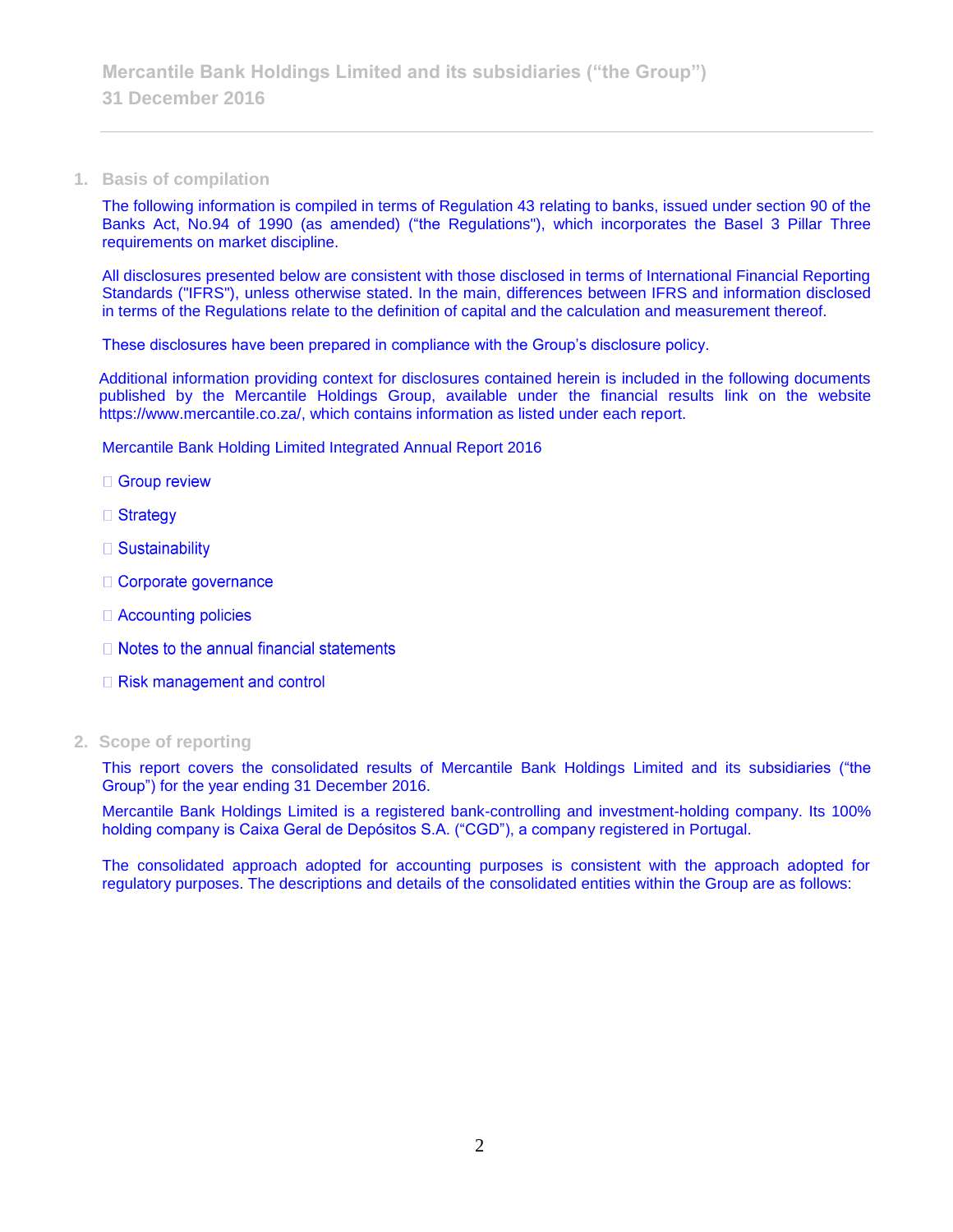|                                                                                                                                                                              | <b>Effective</b><br><b>Holding</b><br>$\frac{9}{6}$ | <b>Nature of</b><br><b>business</b> | <b>Fully</b><br>consolidated |
|------------------------------------------------------------------------------------------------------------------------------------------------------------------------------|-----------------------------------------------------|-------------------------------------|------------------------------|
| <b>Company name</b>                                                                                                                                                          |                                                     |                                     |                              |
| <b>Mercantile Bank Limited</b>                                                                                                                                               | 100                                                 | <b>Banking</b>                      | <b>Yes</b>                   |
| Mercantile Insurance Brokers (Pty) Ltd                                                                                                                                       | 100.                                                | Insurance and assurance brokers     | <b>Yes</b>                   |
| Portion 2 of Lot 8 Sandown (Pty) Ltd                                                                                                                                         | 100                                                 | <b>Property holding</b>             | <b>Yes</b>                   |
| Mercantile Rental Finance (Pty) Ltd                                                                                                                                          | 100.                                                | <b>Rental finance</b>               | <b>Yes</b>                   |
| <b>Compass Securitisation (RF) Ltd</b>                                                                                                                                       | 100                                                 | <b>Securitisation vehicle</b>       | <b>Yes</b>                   |
| Other than Regulatory capital adequacy requirements, there are currently no restrictions or other major<br>impediments on the transfer of funds or capital within the Group. |                                                     |                                     |                              |

**Regulatory capital adequacy**

**3. Overview of risk weighted assets**

The following table gives an overview of the risk weighted asset requirements at the respective reporting date. The detailed qualitative information can be found under Capital Management on page 93 of the integrated annual report.

|                |                                                  |               | Mercantile Bank Holdings Limited |              | Mercantile Bank Limited |               |              |
|----------------|--------------------------------------------------|---------------|----------------------------------|--------------|-------------------------|---------------|--------------|
|                |                                                  |               |                                  | Minimum      |                         |               | Minimum      |
|                |                                                  |               |                                  | capital      |                         |               | capital      |
| Line           | R'000                                            |               | <b>RWA</b>                       | requirements |                         | <b>RWA</b>    | requirements |
|                |                                                  |               |                                  | (1)          |                         |               | (1)          |
| #              |                                                  | $Dec-16$      | $Sep-16$                         | $Dec-16$     | $Dec-16$                | $Sep-16$      | $Dec-16$     |
|                | Credit risk (excluding counterparty credit risk) |               |                                  |              |                         |               |              |
| $\mathbf{1}$   | (CCR)                                            | 8672682       | 8 40 6 31 6                      | 899791       | 8837485                 | 8 3 3 2 6 2 3 | 916 889      |
| $\overline{2}$ | Of which standardised approach (SA)              | 8672682       | 8 40 6 31 6                      | 899791       | 8 8 3 7 4 8 5           | 8 3 3 2 6 2 3 | 916 889      |
| 3              | Of which internal rating-based (IRB) approach    |               |                                  |              |                         |               |              |
| 4              | Counterparty credit risk                         | 53 160        | 60 211                           | 5515         | 53 160                  | 60 211        | 5 5 1 5      |
| 5              | Of which standardised approach for               |               |                                  |              |                         |               |              |
|                | counterparty credit risk (SA-CCR) <sup>(2)</sup> | 53 160        | 60 211                           | 5 5 1 5      | 53 160                  | 60 211        | 5 5 1 5      |
| 6              | Of which internal model method (IMM)             |               |                                  |              |                         |               |              |
| 16             | Market risk                                      | 36 288        | 30375                            | 3765         | 36 288                  | 30 375        | 3765         |
| 17             | Of which standardised approach (SA)              | 36 288        | 30375                            | 3765         | 36 288                  | 30 375        | 3765         |
| 18             | Of which internal model approaches (IMM)         |               |                                  |              |                         |               |              |
| 19             | Operational risk                                 | 1 2 8 1 1 4 3 | 1 201 684                        | 133 126      | 1 2 8 3 1 4 3           | 1 201 684     | 133 126      |
| 20             | Of which Basic Indicator Approach                |               |                                  |              |                         |               |              |
| 21             | Of which standardised Approach                   | 1 2 8 1 1 4 3 | 1 201 684                        | 133 126      | 1 2 8 3 1 4 3           | 1 201 684     | 133 126      |
| 22             | Of which Advanced Measurement Approach           |               |                                  |              |                         |               |              |
| 23             | Other risk                                       | 634 935       | 571832                           | 65875        | 669 005                 | 441 244       | 69 409       |
| 25             | Total                                            | 10 680 208    | 10 270 418                       | 1 108 072    | 10 879 081              | 10 066 137    | 1 1 28 7 04  |

(1) The minimum capital requirement per risk category is 10.375%, which comprises the base minimum (8.000%) plus the pillar 2A systemic risk add-on (1.750%) plus the conservation buffer (0.650%),

(2) The Bank applies the current exposure method to calculate counterparty risk.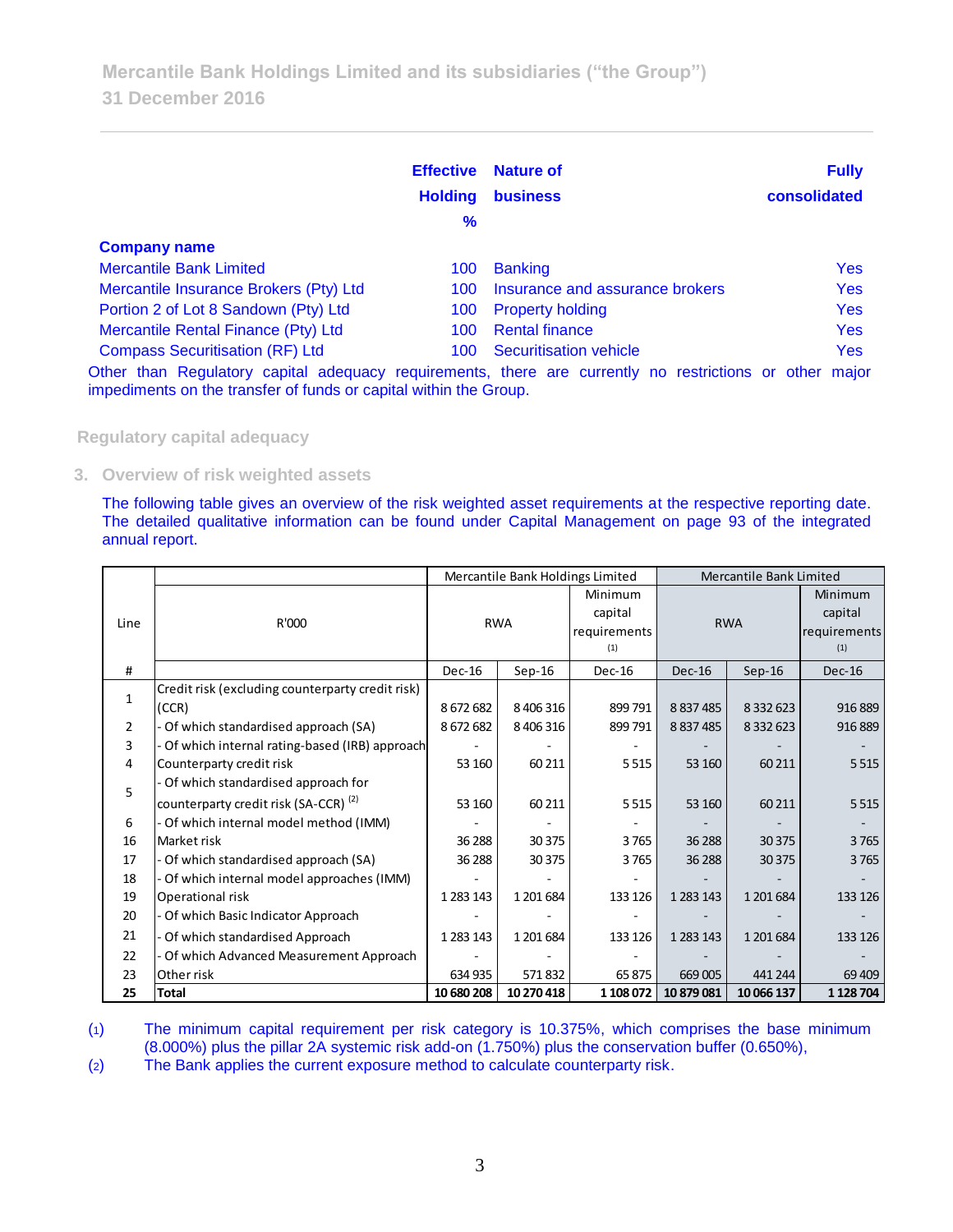# **4. Linkages between financial statements and regulatory exposures**

This section outlines the treatment and the carrying values as published in the financial statements used for the various regulatory risk categories and the carrying values of the items for the calculation of regulatory capital. Certain differences arise as a result of differing treatment under regulatory and IFRS rules as further explained below.

**<sup>4.1</sup> Difference between accounting and regulatory scopes of consolidation and mapping of financial categories with regulatory risk categories**

|                                      | $\mathbf{a}$                                              | ${\mathsf d}$<br>$\mathsf{C}$<br>e<br>g |                            |                                  | h                             |                                          |                                  |
|--------------------------------------|-----------------------------------------------------------|-----------------------------------------|----------------------------|----------------------------------|-------------------------------|------------------------------------------|----------------------------------|
|                                      | Carrying vlaues                                           |                                         |                            | Carrying values of items:        |                               |                                          |                                  |
|                                      | as reported in<br>publishded<br>financial<br>statements & | Subject to credit                       | Subject to<br>counterparty | Subject to the<br>securitisation | Subject to the<br>market risk | Not subject to<br>capital                | requirements or Subject to other |
| R'000                                | under scope of<br>regulatory<br>consolidation             | risk framework                          | credit risk<br>framework   | framework                        | framework                     | subject to<br>deductions<br>from capital | risk                             |
| <b>Assets</b>                        |                                                           |                                         |                            |                                  |                               |                                          |                                  |
| Intangible assets                    | 178 813                                                   |                                         |                            |                                  |                               | 178 813                                  |                                  |
| Property and equipment               | 254 604                                                   |                                         |                            |                                  |                               |                                          | 254 604                          |
| Current tax receivable               | 681                                                       |                                         |                            |                                  |                               |                                          | 681                              |
| Other accounts receivable            | 327 001                                                   |                                         |                            |                                  |                               |                                          | 373 619                          |
| Other investments                    | 6712                                                      |                                         |                            |                                  |                               |                                          | 6712                             |
| Loans and advances                   | 8 6 6 1 8 1 2                                             | 9 3 3 5 5 0 8                           |                            |                                  |                               |                                          | 102 651                          |
| Derivative financial instruments     | 29 4 4 2                                                  |                                         | 49089                      |                                  |                               |                                          |                                  |
| Negotiable securities                | 509 874                                                   | 509874                                  |                            |                                  |                               |                                          |                                  |
| Cash and cash equivalents            | 2 247 070                                                 | 1 178 219                               |                            |                                  | 2 9 0 3                       |                                          | 533 084                          |
| <b>Total assets</b>                  | 12 216 009                                                | 11 023 601                              | 49089                      |                                  | 2 9 0 3                       | 178 813                                  | 1 271 351                        |
| <b>Equity and Liabilities</b>        |                                                           |                                         |                            |                                  |                               |                                          |                                  |
| Share capital and share premium      | 1 207 270                                                 |                                         |                            |                                  |                               |                                          |                                  |
| Employee benefits reserve            | (7319)                                                    |                                         |                            |                                  |                               |                                          |                                  |
| Property revaluation reserve         | 128 229                                                   |                                         |                            |                                  |                               |                                          |                                  |
| Available-for-sale reserve           | 4727                                                      |                                         |                            |                                  |                               |                                          |                                  |
| Retained earnings/(Accumulated loss) | 822 971                                                   |                                         |                            |                                  |                               |                                          |                                  |
| <b>Liabilities</b>                   |                                                           |                                         |                            |                                  |                               |                                          |                                  |
| Deferred tax liabilities             | 54 693                                                    |                                         |                            |                                  |                               |                                          |                                  |
| Long-term funding                    | 837 699                                                   |                                         |                            |                                  |                               |                                          |                                  |
| Debt securities                      | 241 009                                                   |                                         |                            |                                  |                               |                                          |                                  |
| Deposits                             | 8 473 034                                                 | 84 550                                  |                            |                                  |                               |                                          |                                  |
| Derivative financial instruments     | 43733                                                     |                                         |                            |                                  |                               |                                          |                                  |
| Provisions and other liabilities     | 94 072                                                    |                                         |                            |                                  |                               |                                          |                                  |
| Current tax payable                  | 7324                                                      |                                         |                            |                                  |                               |                                          |                                  |
| Other accounts payable               | 308 567                                                   |                                         |                            |                                  |                               |                                          |                                  |
| <b>Total equity and liabilities</b>  | 12 216 009                                                | 84 550                                  | $\overline{\phantom{a}}$   |                                  |                               |                                          |                                  |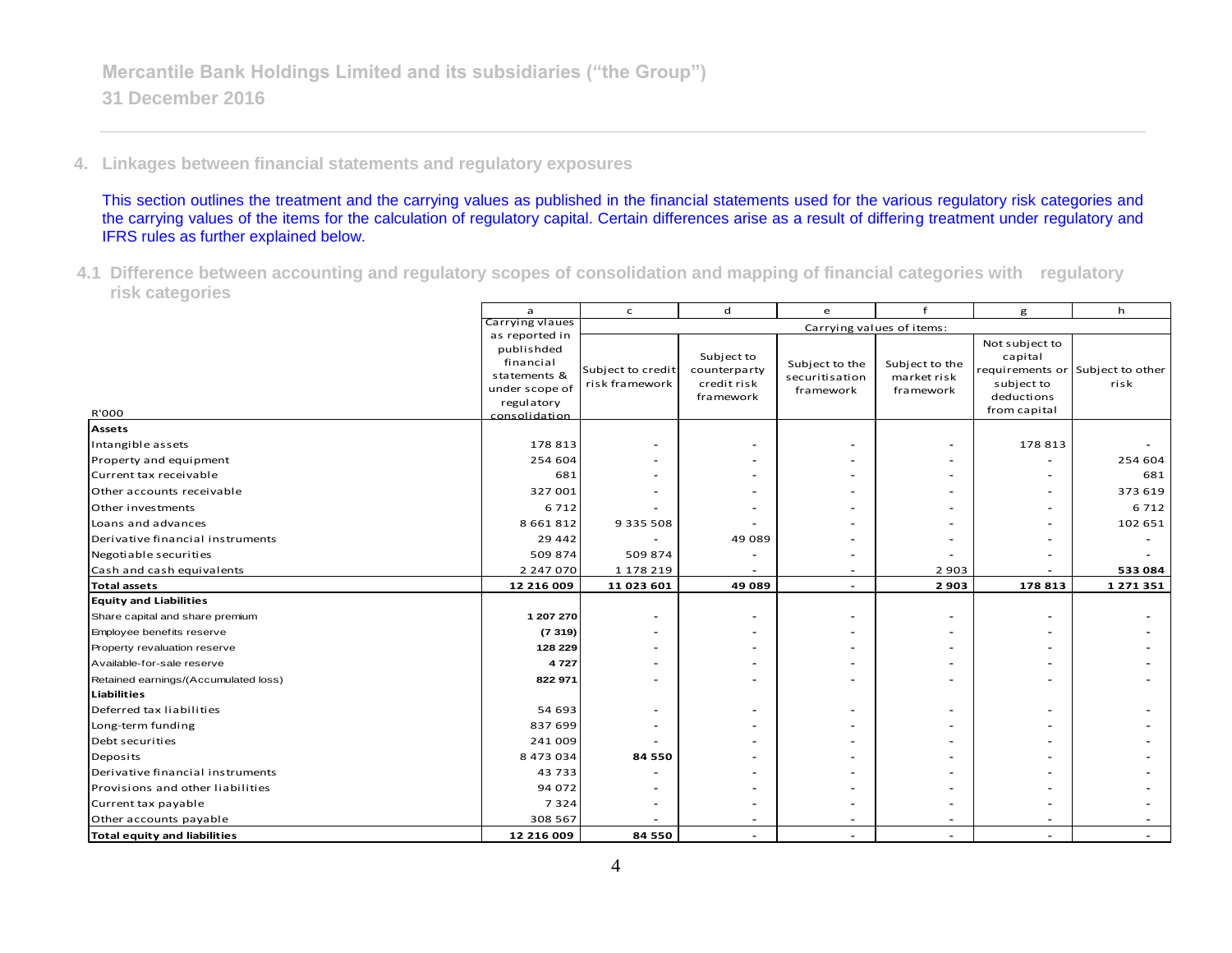(1) The carrying values of the items subject to the regulatory framework are based on average daily balances (where applicable) as required in terms of the Regulations relating to banks (Reg. 23 & Reg. 24). The Off-Balance Sheet amounts are post –application of Credit Conversion Factors (CCF) and Credit Risk Mitigation (CRM) to derivative exposures under counterparty credit risk.

**4.2 Difference between accounting and regulatory scopes of consolidation and mapping of financial categories with regulatory risk categories**

|   |                                                                        |            |                          |                                          |                             | e                        |                         |
|---|------------------------------------------------------------------------|------------|--------------------------|------------------------------------------|-----------------------------|--------------------------|-------------------------|
|   | Items subject to:                                                      |            |                          |                                          |                             |                          |                         |
|   | R'000                                                                  | Total      | Credit risk<br>framework | Counterparty<br>credit risk<br>framework | Securitisation<br>framework | Market risk<br>framework | Other risk<br>framework |
|   | 1 Asset carrying value amount under scope of regulatory consolidatio   | 12 216 009 | 11 023 601               | 49 089                                   |                             | 2 9 0 3                  | 1 2 7 1 3 5 1           |
|   | 2 Liabilities carrying value amount under scope of regulatory consolid | 12 216 009 | 84 550                   |                                          | -                           |                          |                         |
|   | Total net amount under regulatory scope of consolidation               |            | 10 939 051               | 49 089                                   |                             | 2 9 0 3                  | 1 2 7 1 3 5 1           |
| 4 | <b>Off-balance sheet amounts</b>                                       | 1663605    | 403 776                  |                                          |                             |                          |                         |
|   | 5 Exposure amounts considered for regulatory purposes                  |            | 11 342 827               | 49 089                                   |                             | 2 9 0 3                  | 1 2 7 1 3 5 1           |

## **5. Credit risk**

This section outlines the regulatory view of the risk associated with advances. These balances are reflected on the Mercantile Bank Holdings Limited balance sheet. The Group primarily advances funds to unrated counterparties. In the case of exposures to rated counterparties, the process for risk weighting these exposures is in accordance with the requirements of the Regulations.

For an overview of credit risk for the Group as well as related qualitative information, refer to risk management and control section that can be found on pages 82 to 86 of the Mercantile Bank Holdings Limited Integrated Annual Financial Statements for the year ended 31 December 2016. The Group has adopted the standardised approach to determine the capital requirement for credit risk on all portfolios.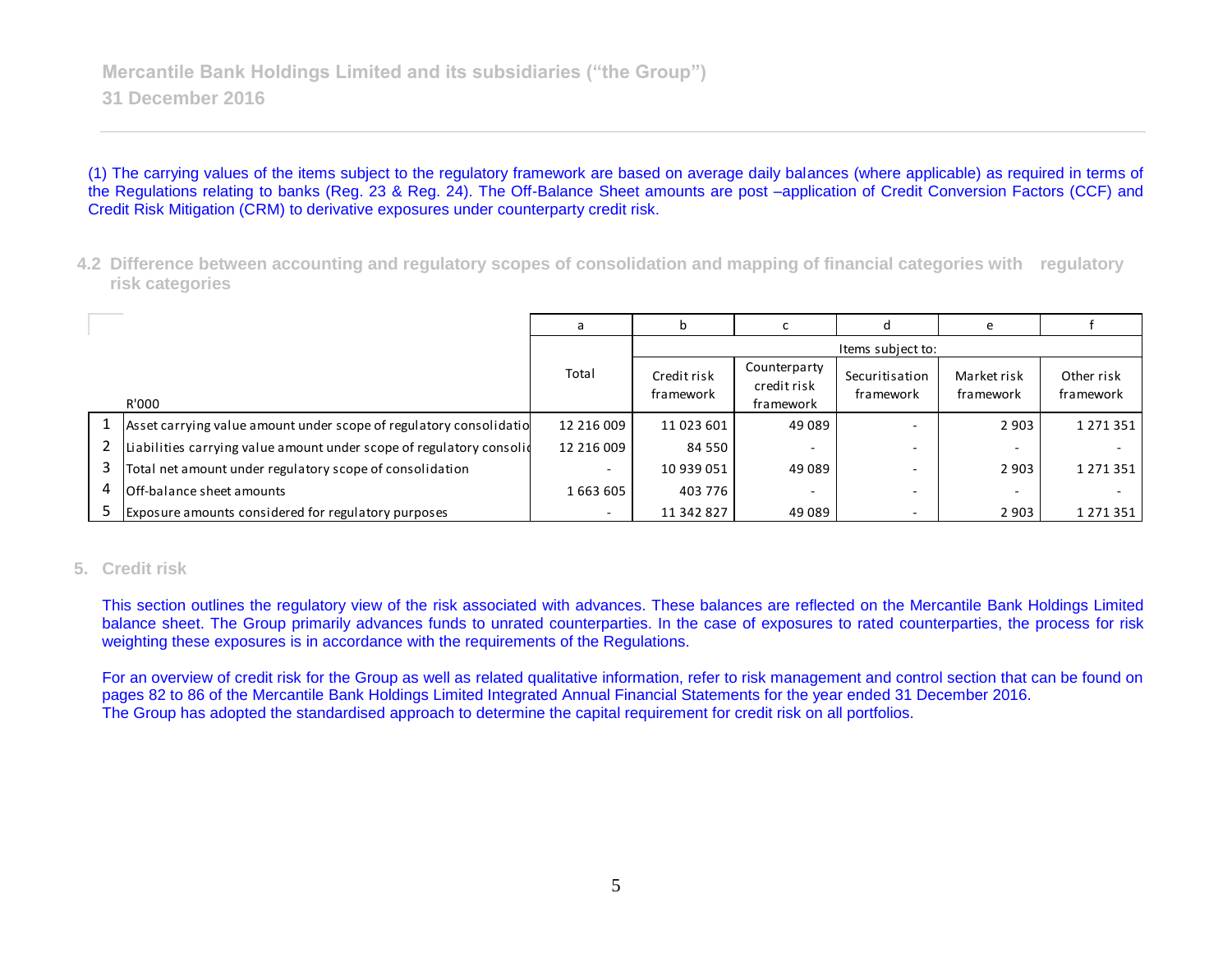## **5.1 Credit quality of assets**

The following table shows the classification of the gross carrying value of the total of the advances and interbank deposits split between defaulted and non-defaulted exposures and shows the impairments raised in respect of the defaulted exposures.

|                             | Gross carrying values of |                         | Allowances/              | Net values    |
|-----------------------------|--------------------------|-------------------------|--------------------------|---------------|
|                             | Defaulted exposures      | Non-defaulted exposures | Impairments              | $(a + b - c)$ |
| Loans                       | 181 434                  | 10 955 141              | 89096                    | 11 047 479    |
| Debt securities             |                          |                         | $\overline{\phantom{0}}$ |               |
| Off-balance sheet exposures |                          | 1663606                 |                          | 1663606       |
| Total                       | 181 434                  | 12 618 748              | 89 096                   | 12 711 086    |

## **5.2 Changes in stock of defaulted loans and debt securities**

|   | R'000                                                                         | a        |
|---|-------------------------------------------------------------------------------|----------|
|   | Defaulted loans and debt securities at end of the previous reporting period   | 176 511  |
|   | Loans and debt securities that have defaulted since the last reporting period | 60 545   |
| 3 | Returned to non-defaulted status                                              | (10213)  |
| 4 | Amounts written off                                                           | (10288)  |
| 5 | Other changes                                                                 | (35 121) |
| 6 | Defaulted loans and debt securities at end of the reporting period            | 181 434  |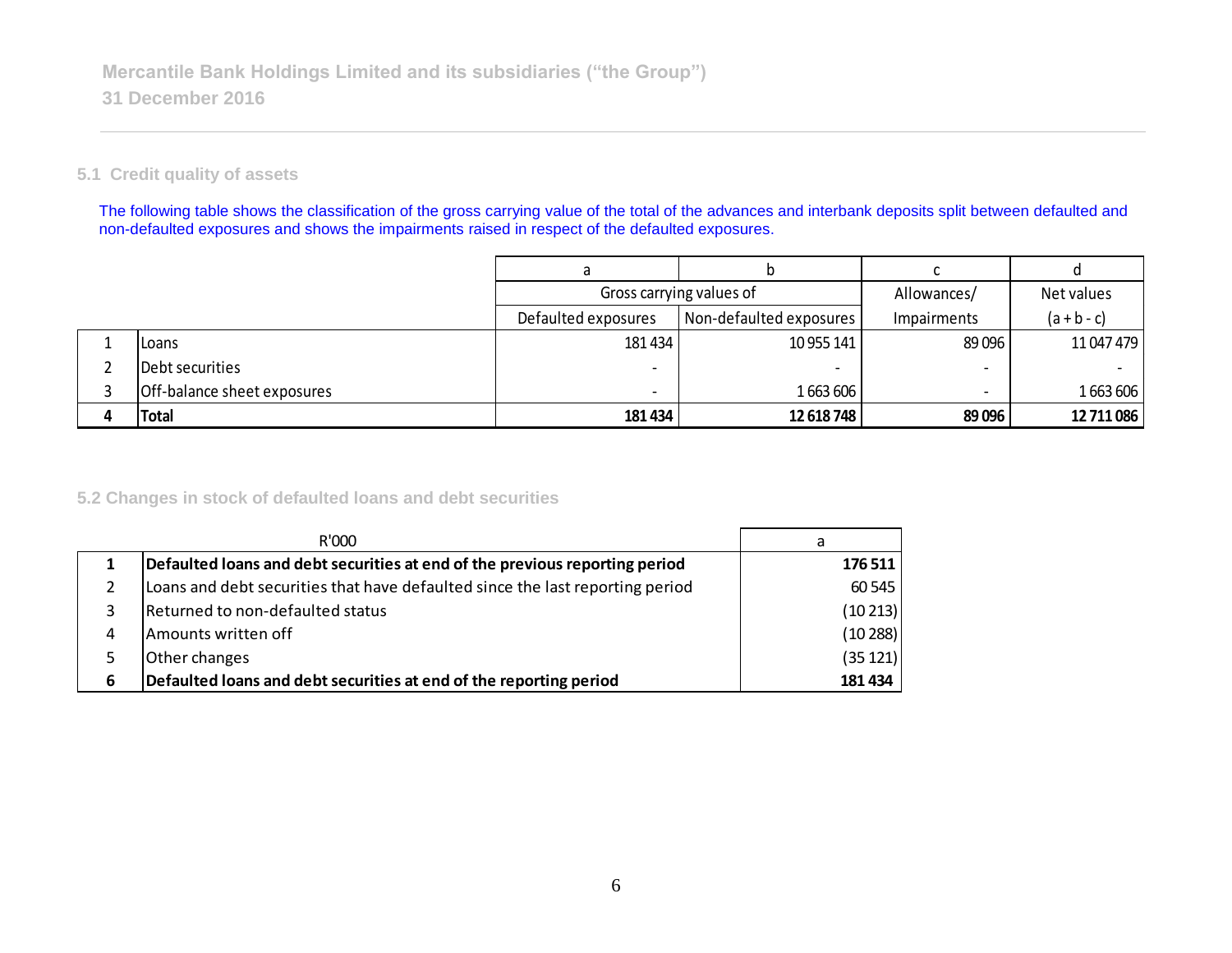# **5.3 Breakdown of gross credit exposure by geographic areas**

|                              | On balance<br>sheet exposure<br><b>R'000</b> | <b>Off balance</b><br>sheet exposure<br><b>R'000</b> | <b>Derivative</b><br><b>instruments</b><br><b>R'000</b> | <b>Total</b><br><b>R'000</b> |
|------------------------------|----------------------------------------------|------------------------------------------------------|---------------------------------------------------------|------------------------------|
| <b>Geographical area</b>     |                                              |                                                      |                                                         |                              |
| <b>South Africa</b>          | 10 448 426                                   | 1 663 605                                            | 48 096                                                  | 12 160 127                   |
| Other                        | 640 055                                      |                                                      |                                                         | 640 055                      |
| - Africa (excl South Africa) | 46 312                                       | ۰                                                    | ۰                                                       | 46 312                       |
| - Asia                       | 284                                          |                                                      |                                                         | 284                          |
| - Australia                  | 16 779                                       | ۰                                                    | ۰                                                       | 16779                        |
| - Europe                     | 151 608                                      |                                                      |                                                         | 151 608                      |
| - North America              | 425 072                                      |                                                      |                                                         | 425 072                      |
|                              |                                              |                                                      |                                                         |                              |
| <b>Total</b>                 | 11 088 481                                   | 1 663 605                                            | 48 096                                                  | 12 800 182                   |

**5.4 Breakdown of gross credit exposure by industry sector**

|                                   | <b>On balance</b><br>sheet exposure | <b>Off balance</b><br>sheet exposure | <b>Derivative</b><br><b>instruments</b> | <b>Total</b> |
|-----------------------------------|-------------------------------------|--------------------------------------|-----------------------------------------|--------------|
|                                   | <b>R'000</b>                        | <b>R'000</b>                         | <b>R'000</b>                            | <b>R'000</b> |
| <b>Industry sector</b>            |                                     |                                      |                                         |              |
| Agriculture, hunting, forestry    |                                     |                                      |                                         |              |
| and fishing                       | 47861                               | 38 770                               | 121                                     | 86 752       |
| Mining and quarrying              | 141 731                             | 47 408                               | 563                                     | 189 702      |
| Manufacturing                     | 923 004                             | 312 970                              | 6036                                    | 1 242 010    |
| Electricity, gas and water supply | 17 450                              | 4 4 3 9                              | 828                                     | 22 7 1 7     |
| Construction                      | 454 993                             | 281 828                              |                                         | 736 821      |
| Wholesale and retail trade,       |                                     |                                      |                                         |              |
| repair of specified items, hotels |                                     |                                      |                                         |              |
| and restaurants                   | 997 829                             | 323 722                              | 9893                                    | 1 331 444    |
| Transport, storage and            |                                     |                                      |                                         |              |
| communication                     | 84 437                              | 23 4 68                              | 994                                     | 108 899      |
| Financial intermediation and      |                                     |                                      |                                         |              |
| insurance                         | 3 136 958                           | 67 745                               | 13 209                                  | 3 217 912    |
| <b>Real estate</b>                | 2 573 995                           | 88 917                               | 334                                     | 2 663 246    |
| <b>Business services</b>          | 459 667                             | 61 452                               | 303                                     | 521 422      |
| Community, social and personal    |                                     |                                      |                                         |              |
| <b>services</b>                   | 460 962                             | 63 612                               | 21                                      | 524 595      |
| <b>Private households</b>         | 1 355 219                           | 184 680                              | 89                                      | 1 539 988    |
| <b>Other</b>                      | 434 375                             | 164 594                              | 15 705                                  | 614 674      |
| <b>Total</b>                      | 11 088 481                          | 1 663 605                            | 48 096                                  | 12 800 182   |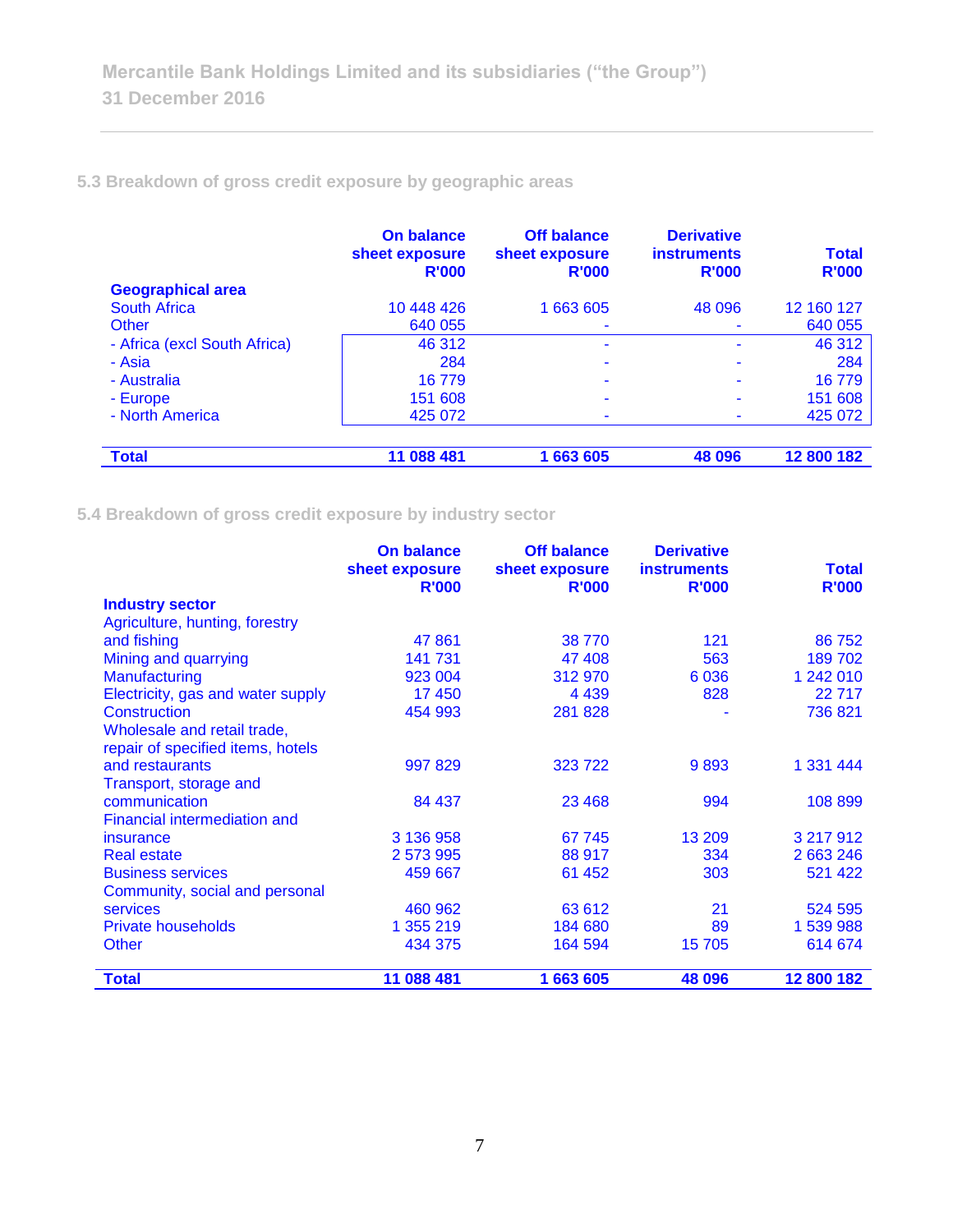**5.5 Impaired and past due loans and advances by geographical area**

|                                          | <b>South</b><br><b>Africa</b><br><b>Gross amount</b><br>R'000 | <b>Other</b><br><b>Gross amount</b><br>R'000 |
|------------------------------------------|---------------------------------------------------------------|----------------------------------------------|
| Individually impaired loans and advances | 181 434                                                       |                                              |
| <b>Impairments for credit losses</b>     |                                                               |                                              |
| Portfolio impairments                    | 26 5 83                                                       | $\blacksquare$                               |
| <b>Specific impairments</b>              | 62 882                                                        |                                              |
|                                          | 89 4 65                                                       | $\blacksquare$                               |

**5.6 Category age analysis of loans and advances that are past due but not individually impaired** 

| Past due for:       | $1 - 30$ days<br><b>R'000</b> | $31 - 60$ days<br><b>R'000</b> | 61 -90 days<br><b>R'000</b> | <b>Total</b><br>gross<br>amount<br><b>R'000</b> |
|---------------------|-------------------------------|--------------------------------|-----------------------------|-------------------------------------------------|
| <b>South Africa</b> | 25 2 24                       | 15950                          | 47 619                      | 88793                                           |
| <b>Other</b>        | $\blacksquare$                | $\blacksquare$                 | $\blacksquare$              | $\blacksquare$                                  |

A financial asset is past due when the counterparty has failed to make a payment that is contractually due; this is based on appropriate rules and assumptions per product type. An impairment loss is recognised if there is objective evidence that a financial asset or group of financial assets is impaired. Impaired exposure relates to assets that are individually determined to be impaired at reporting date.

#### **5.7 Impairments for credit losses**

| <b>Reconciliation of credit impairment balances</b> | <b>Portfolio</b><br><b>impairment</b><br>R'000 | <b>Specific</b><br>impairment<br>R'000 | <b>Total</b><br>R'000 |
|-----------------------------------------------------|------------------------------------------------|----------------------------------------|-----------------------|
| Credit impairments: balance at the beginning        |                                                |                                        |                       |
| of the year                                         | 25 530                                         | 34 1 24                                | 59 654                |
| <b>Movements for the year</b>                       |                                                |                                        |                       |
| <b>Credit losses written-off</b>                    |                                                | (3303)                                 | (3303)                |
| Net impairments raised                              | 1 0 5 3                                        | 32 061                                 | 33 114                |
| Credit impairments: balance at the end of the       |                                                |                                        |                       |
| <b>vear</b>                                         | 26 583                                         | 62882                                  | 89 4 65               |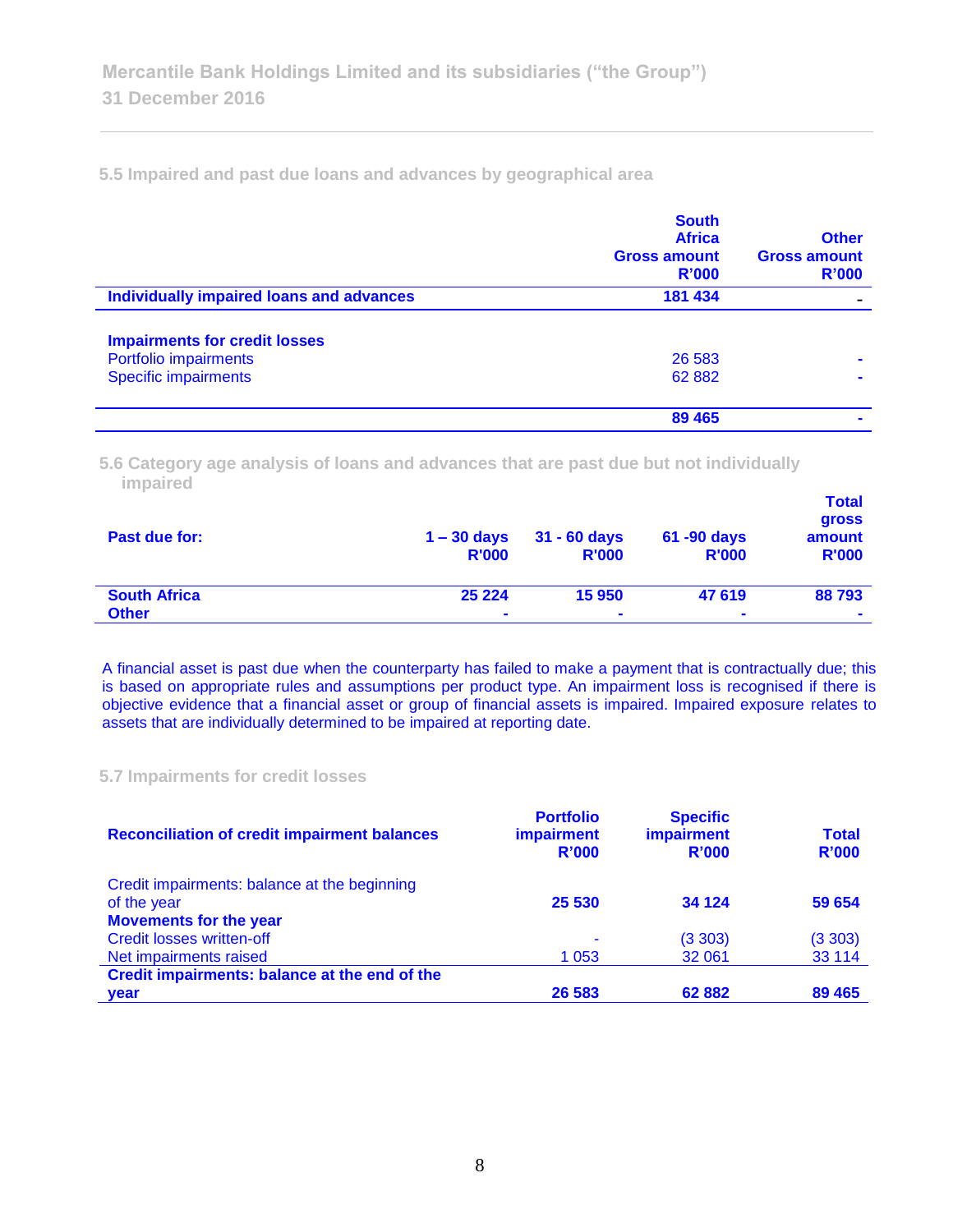**5.8 Ageing analysis of gross advances**

|                        | <b>Gross</b> |
|------------------------|--------------|
|                        | <b>R'000</b> |
| Not past due           | 12 555 179   |
| Past due 31-90 days    | 63 5 69      |
| Past due 91 - 182 days | 128013       |
| Past due $>$ 182 days  | 53 4 21      |
| Total                  | 12 800 182   |

**5.9 Credit risk mitigation techniques**

|                           |                 |            |                |            | e              |                          |                   |
|---------------------------|-----------------|------------|----------------|------------|----------------|--------------------------|-------------------|
|                           |                 |            | Exposures      | Exposures  | Exposures      |                          | Exposures         |
|                           | Exposures       | Exposures  | secured by     | secured by | secured by     | Exposure                 | secured by credit |
|                           | Unsecured:      | secured by | collateral, of | financial  | financial      | secured by credit        | derivatives, of   |
|                           | carrying amount | collateral | which: secured | guarantees | guarantees, of | derivatives              | which: secured    |
|                           |                 |            | amount         |            | which: secured |                          | amount            |
| <b>Loans</b>              | 7051643         | 5748539    | 303 450        |            | ۰.             | $\overline{\phantom{a}}$ | $\sim$            |
| Debt securities           | -               |            | -              |            |                |                          |                   |
| Total                     | 7051643         | 5748539    | 303 450        |            |                |                          |                   |
| <b>Of which defaulted</b> | 16015           | 165 419    | 10764          |            |                |                          | $\sim$            |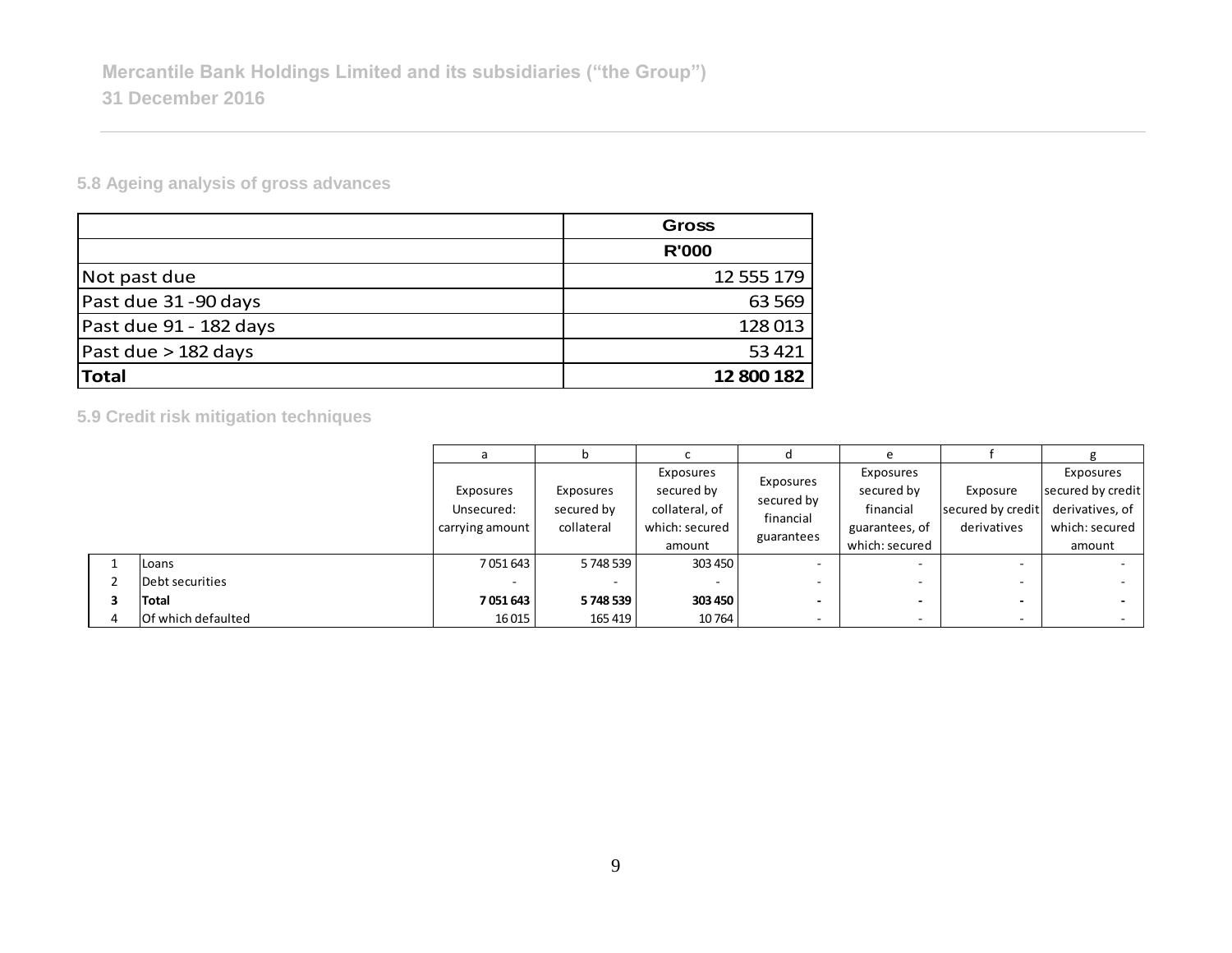|    |                                               | a                            | h            |                            |                          | e                   |             |
|----|-----------------------------------------------|------------------------------|--------------|----------------------------|--------------------------|---------------------|-------------|
|    | R'000                                         | Exposures before CCF and CRM |              | Exposures post CCF and CRM |                          | RWA and RWA density |             |
|    | Asset classes                                 | On-balance                   | Off-balance  | On-balance                 | Off-balance              | <b>RWA</b>          | RWA density |
|    |                                               | sheet amount                 | sheet amount | sheet amount               | sheet amount             |                     |             |
|    | Sovereign and their central banks             | 509 874                      |              | 509 874                    |                          |                     | 0.00%       |
| 2  | Non-central government public sector entities | 3 3 5 4                      |              | 3 3 5 4                    |                          | 1677                | 50.00%      |
| 3  | Multilateral development banks                |                              |              |                            |                          |                     | 0.00%       |
| 4  | Banks                                         | 1 178 219                    | 19 009       | 1 178 220                  | 9 5 0 4                  | 289 540             | 24.38%      |
| 5  | Securities firms                              |                              |              |                            |                          |                     | 0.00%       |
| 6  | Corporates                                    | 3 0 3 2 5 2 4                | 903 955      | 3 0 5 3 7 3 2              | 201082                   | 3 247 964           | 99.79%      |
|    | Regulatory retail portfolios                  | 1869724                      | 633 236      | 2 3 18 6 43                | 99 814                   | 1563613             | 64.65%      |
| 8  | Secured by residential property               | 1818503                      | 53 215       | 1 3 1 5 2 1 7              | 52 145                   | 937 445             | 68.56%      |
| 9  | Secured by commercial real estate             | 2 543 349                    | 53785        | 2 491 293                  | 41 2 31                  | 2 5 6 2 6 8 9       | 101.19%     |
| 10 | Equity                                        |                              |              |                            |                          |                     | 0.00%       |
| 11 | Past-due loans                                | 181028                       | 406          | 117809                     |                          | 111 717             | 94.83%      |
| 12 | Higher-risk categories                        |                              |              |                            | $\overline{\phantom{a}}$ |                     | 0.00%       |
| 13 | Other assets                                  | 1083258                      |              | 1 340 119                  | $\overline{\phantom{a}}$ | 628 223             | 46.88%      |
| 14 | Total                                         | 12 219 834                   | 1663606      | 12 328 261                 | 403 776                  | 9342868             | 73.38%      |

**5.10 Aggregate credit exposure after set off but before and after credit mitigation techniques**

Included in 'Corporates' and 'Banks' exposures are money market funds of R680 million and R565 million, respectively.

 Included in the above are securitised rental assets to the value of R340 million held in Compass Securitisation (RF) Ltd, which is consolidated for Group purposes.

 Only inward bank guarantees and eligible pledged investments and/or liquid funds are taken into account as credit risk mitigation (CRM). Inward guarantees are mainly received from CGD. Other forms of credit risk mitigation are non-qualifying collateral items in terms of the Regulations and are commented on below.

The Group uses on- and off-balance sheet netting to restrict its exposure to credit losses. When a client maintains both debit and credit balances with the Group and the Group enters into a netting agreement in respect of the relevant loans and deposits with the said counterparty, the Group may regard the exposure as a collateralised exposure in accordance with Regulation 23 of the Regulations. As at 31 December 2016, the Group did not recognise any netting arrangements to reduce its credit risk exposures for capital adequacy requirements.

**Policies and processes for collateral valuation and management**

Dependent upon the risk profile of the customer and their track record/payment history, and the risk inherent in the product offering, varying types and levels of security are taken to reduce credit-related risks. These include, inter alia, pledges of investments, mortgage and notarial bonds, guarantees and cession of debtors. Various levels of security value are attached to the different categories of security taken. The value of the security is reviewed regularly and the Group does not have any material concentration risk in respect of collateral used to reduce credit risk. Clean or unsecured lending will only be considered for financially strong borrowers. Refer to note 8.10 on page 66 of the integrated annual report.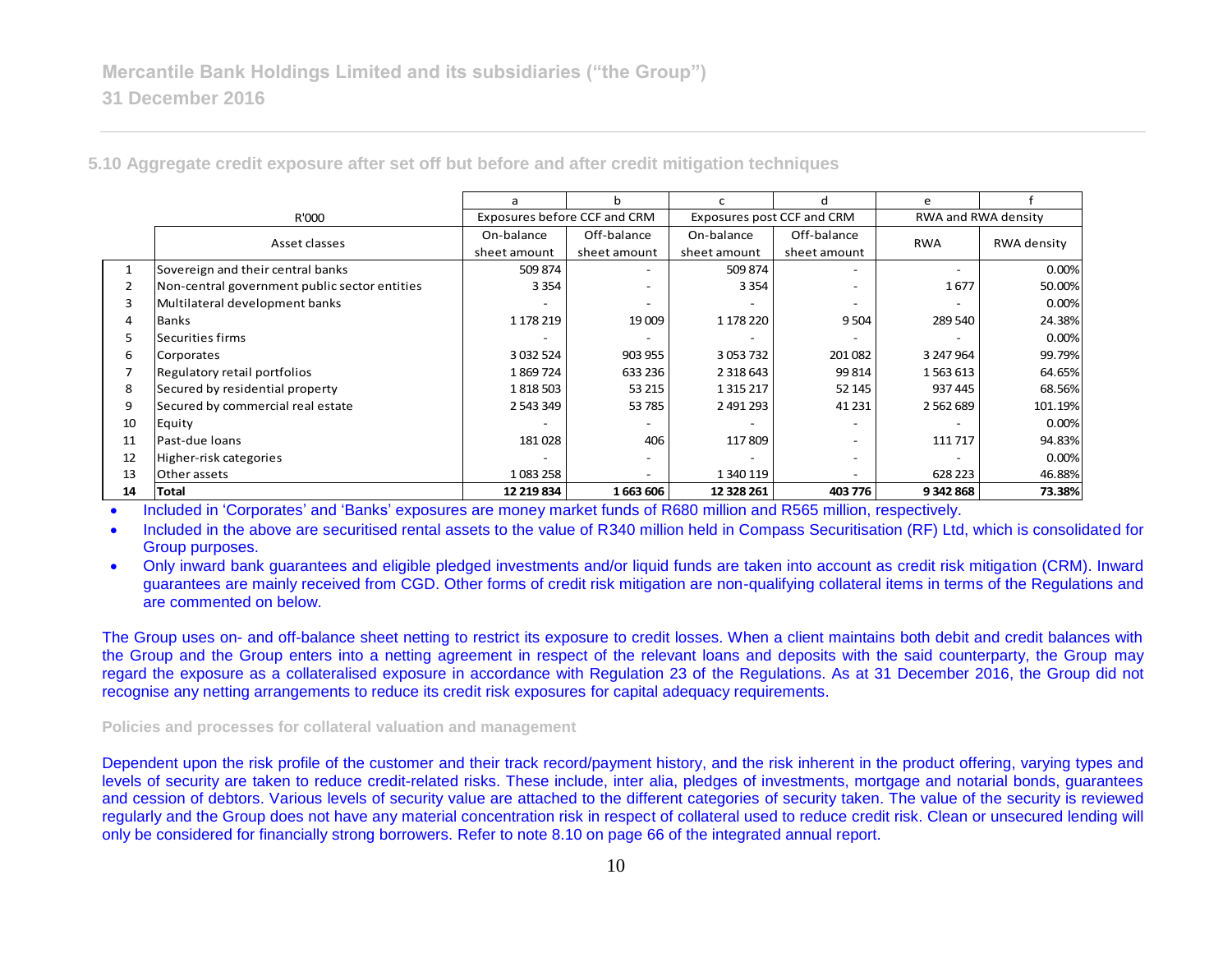# **5.11 Exposures by asset class and risk weights**

|                | R'000                                                | a         | b                        |                          | d                        | e                        |                          | g             | h                        |                          |                          |
|----------------|------------------------------------------------------|-----------|--------------------------|--------------------------|--------------------------|--------------------------|--------------------------|---------------|--------------------------|--------------------------|--------------------------|
|                |                                                      |           |                          |                          |                          |                          |                          |               |                          |                          | Total credit             |
|                |                                                      |           |                          |                          |                          |                          |                          |               |                          |                          | exposures                |
|                | Asset classes by Risk weights                        | 0%        | 10%                      | 20%                      | 35%                      | 50%                      | 75%                      | 100%          | 150%                     | Others                   | amount (post             |
|                |                                                      |           |                          |                          |                          |                          |                          |               |                          |                          | CCF and post-            |
|                |                                                      |           |                          |                          |                          |                          |                          |               |                          |                          | CRM)                     |
| $\mathbf{1}$   | Sovereign and their central banks                    | 509 874   |                          | $\sim$                   | $\overline{\phantom{a}}$ |                          |                          |               | $\overline{\phantom{0}}$ |                          | 509 874                  |
| $\overline{2}$ |                                                      |           |                          |                          |                          |                          |                          |               |                          |                          |                          |
|                | Non-central government public sector entities (PSEs) |           |                          | $\overline{\phantom{a}}$ | $\overline{\phantom{a}}$ | 3 3 5 4                  |                          |               |                          |                          | 3 3 5 4                  |
| 3              | Multilateral development banks (MDBs)                |           | $\overline{\phantom{a}}$ | $\overline{\phantom{a}}$ | $\overline{\phantom{a}}$ | $\overline{\phantom{a}}$ |                          |               |                          |                          | $\overline{\phantom{a}}$ |
| 4              | Banks                                                |           | $\overline{\phantom{a}}$ | 1 1 1 6 5 1 4            | $\overline{\phantom{a}}$ | 9945                     |                          | 61 265        | $\overline{\phantom{0}}$ | $\overline{\phantom{a}}$ | 1 187 7 24               |
| 5              | Securities firms                                     |           | $\overline{\phantom{a}}$ | $\overline{\phantom{a}}$ | $\overline{\phantom{a}}$ |                          |                          |               | $\overline{\phantom{a}}$ |                          |                          |
| 6              | Corporates                                           |           | $\sim$                   | $\overline{\phantom{a}}$ | $\overline{\phantom{a}}$ | $\overline{\phantom{a}}$ | $\overline{\phantom{a}}$ | 3 2 5 4 8 1 4 | $\overline{\phantom{a}}$ | $\overline{\phantom{0}}$ | 3 2 5 4 8 1 4            |
| $\overline{7}$ | Regulatory retail portfolios                         |           | $\overline{\phantom{a}}$ | $\overline{\phantom{a}}$ | $\overline{\phantom{a}}$ | $\overline{\phantom{a}}$ | 1515572                  | 902 884       | $\overline{\phantom{a}}$ |                          | 2 4 18 4 5 7             |
| 8              | Secured by residential property                      |           |                          | $\overline{\phantom{a}}$ | 1 340 547                | $\overline{\phantom{a}}$ |                          | 26 8 15       | $\overline{\phantom{a}}$ | $\sim$                   | 1367362                  |
| 9              | Secured by commercial real estate                    |           | $\overline{\phantom{a}}$ | $\overline{\phantom{a}}$ | $\overline{\phantom{a}}$ |                          | $\sim$                   | 2 5 3 2 5 2 4 | $\overline{a}$           |                          | 2 5 3 2 5 2 4            |
| 10             | Equity                                               |           |                          | $\overline{\phantom{a}}$ | $\overline{\phantom{a}}$ |                          | $\sim$                   |               | $\overline{\phantom{0}}$ | $\overline{\phantom{0}}$ |                          |
| 11             | Past-due loans                                       |           | $\overline{\phantom{a}}$ | $\overline{\phantom{a}}$ | $\overline{\phantom{a}}$ | 35 154                   | $\overline{\phantom{a}}$ | 59 685        | 22 970                   | $\overline{\phantom{a}}$ | 117809                   |
| 12             | Higher-risk categories                               |           |                          | $\overline{\phantom{a}}$ | $\overline{\phantom{a}}$ | $\overline{\phantom{a}}$ |                          |               |                          |                          |                          |
| 13             | Other assets                                         | 711896    | $\overline{\phantom{a}}$ | $\overline{\phantom{a}}$ | $\sim$                   |                          |                          | 628 223       | $\sim$                   | $\overline{\phantom{a}}$ | 1 340 119                |
| 14             | <b>Total</b>                                         | 1 221 770 | $\sim$                   | 1 1 1 5 1 4              | 1 340 547                | 48 453                   | 1515572                  | 7466210       | 22 970                   | $\sim$                   | 12 732 037               |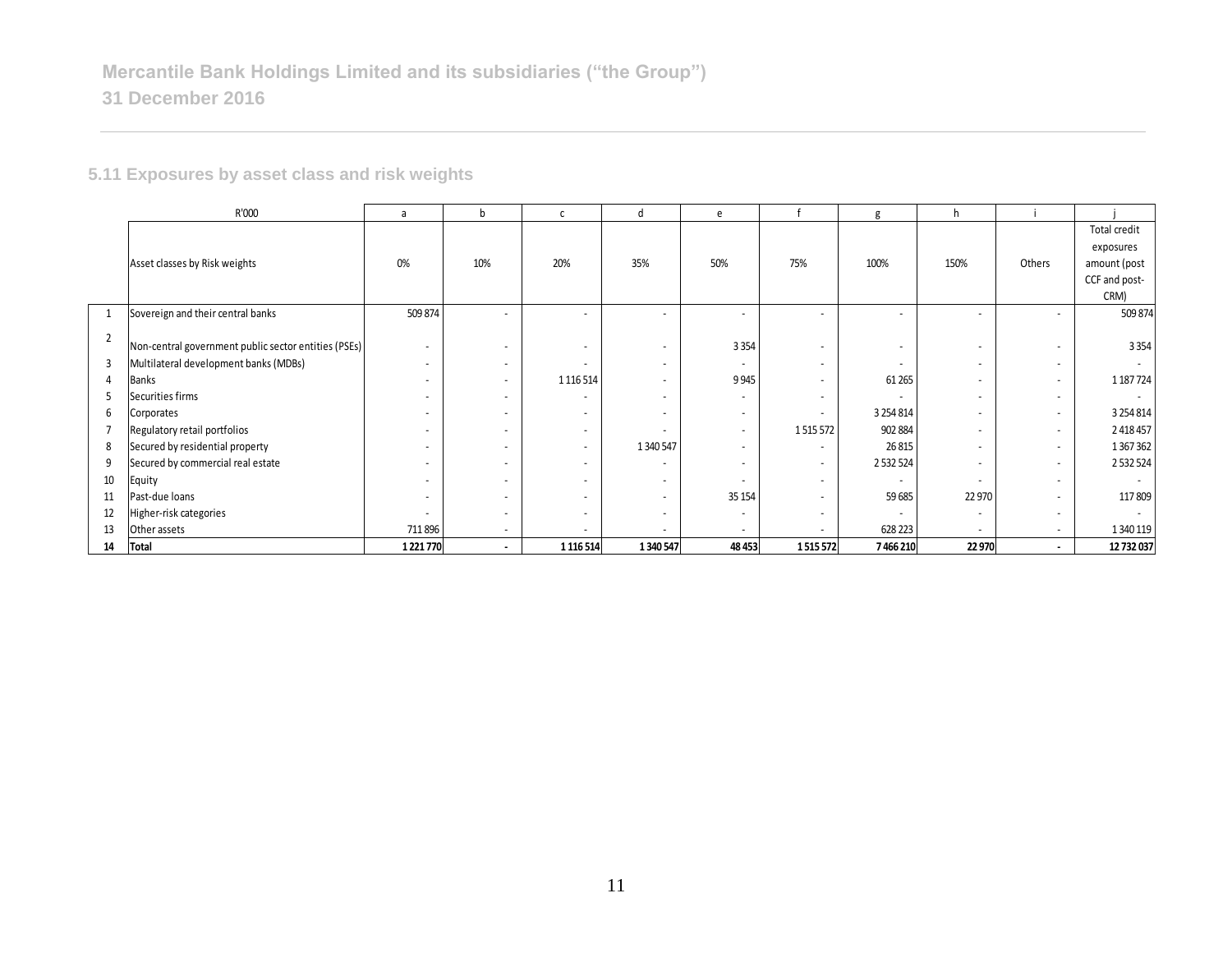# **5.12 Credit portfolio maturity analysis**

|                                                          | <b>Cash and</b><br>cash<br>equivalents<br>and current<br>accounts(1)<br><b>R'000</b> | <b>Credit</b><br>cards<br><b>R'000</b> | <b>Mortgage</b><br><b>loans</b><br><b>R'000</b> | <b>Instalment</b><br>sales and<br><b>leases</b><br><b>R'000</b> | <b>Other</b><br>advances<br>(2)<br>R'000 | <b>Negotiable</b><br><b>securities</b><br><b>R'000</b> | <b>Total</b><br><b>Advances</b><br><b>R'000</b> |
|----------------------------------------------------------|--------------------------------------------------------------------------------------|----------------------------------------|-------------------------------------------------|-----------------------------------------------------------------|------------------------------------------|--------------------------------------------------------|-------------------------------------------------|
| <b>Maturing up</b><br>to one month                       | 1765 592                                                                             | 33 971                                 | 11                                              | 2 1 1 3                                                         | 1751336                                  | ٠                                                      | 3 5 5 3 0 2 3                                   |
| <b>Maturing</b><br>between one<br>and three<br>months    |                                                                                      | ۰                                      | 200 280                                         | 4 1 4 7                                                         | 10 672                                   | 140 407                                                | 355 506                                         |
| <b>Maturing</b><br>between<br>three and six<br>months    |                                                                                      |                                        | 625                                             | 8 5 9 6                                                         | 8929                                     | 111 756                                                | 129 906                                         |
| <b>Maturing</b><br>between six<br>months and<br>one year |                                                                                      |                                        | 5 5 5 7                                         | 28 958                                                          | 40 177                                   | 206 583                                                | 281 275                                         |
| <b>Maturing after</b><br>one year                        |                                                                                      | ۰                                      | 4 097 378                                       | 1 100 259                                                       | 1 401 407                                | 51 127                                                 | 6 6 5 0 1 7 1                                   |
|                                                          | 1765 592                                                                             | 33 971                                 | 4 303 851                                       | 1 144 073                                                       | 3 212 521                                | 509 873                                                | 10 969 881                                      |

(1) "Cash and cash equivalents" includes money market funds, Rand-denominated domestic bank balances and foreign currency-denominated bank balances.

(2) "Other advances" includes medium-term and structured loans.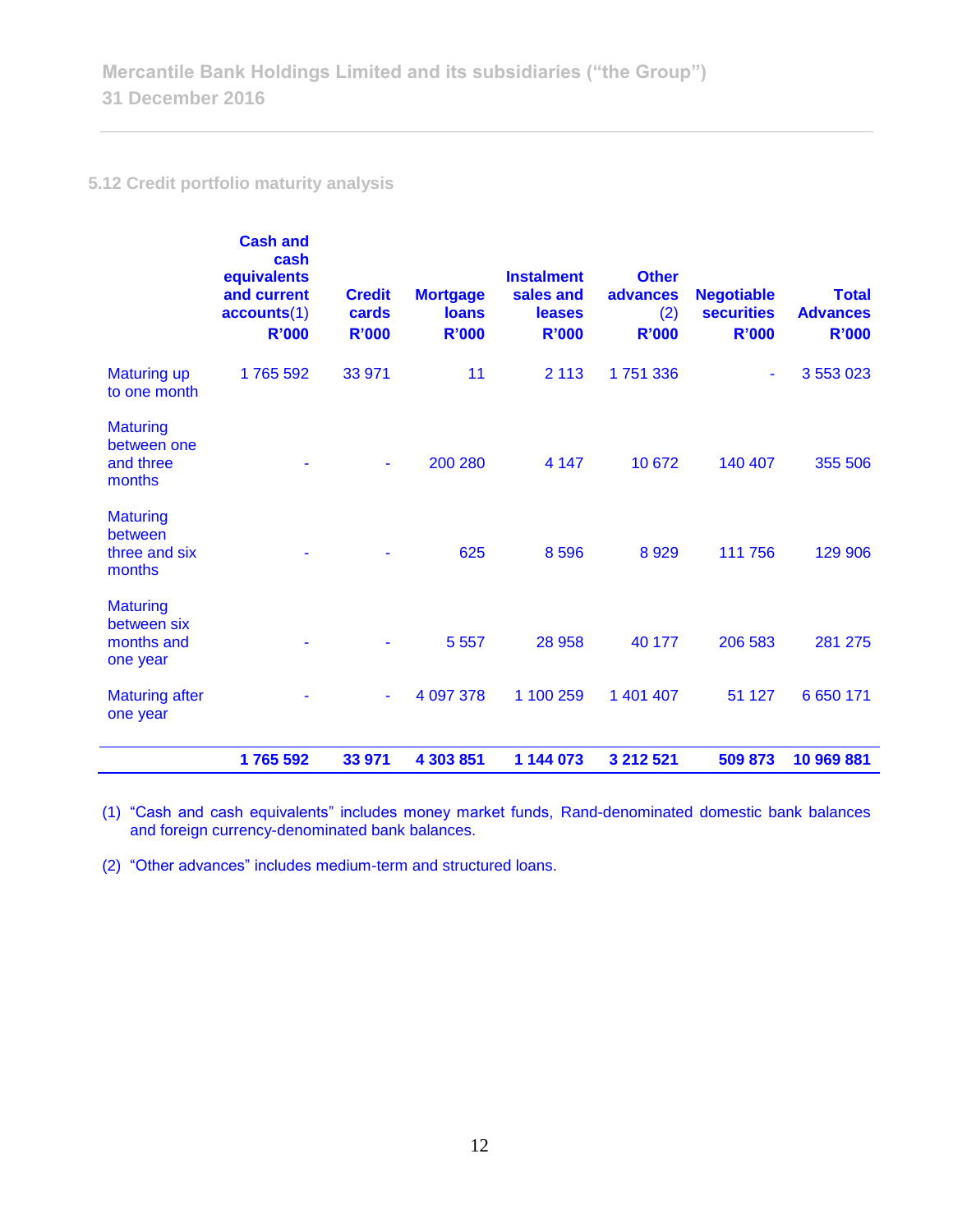**5.13 Daily average gross credit exposure** 

|                                                                   | <b>Average gross</b><br>credit<br>exposure |
|-------------------------------------------------------------------|--------------------------------------------|
| Summary of on-balance sheet and off-balance sheet credit exposure | <b>R'000</b>                               |
|                                                                   |                                            |
| <b>Asset class</b>                                                |                                            |
| <b>Liquid assets</b>                                              | 2 3 3 4 2 9                                |
| Cash and cash equivalents - Rand denominated                      | 1 168 581                                  |
| Cash and cash equivalents - Foreign currency denominated          | 662 408                                    |
| <b>Negotiable securities</b>                                      | 504 440                                    |
| <b>Gross loans and other advances</b>                             | 8 289 181                                  |
| <b>Current accounts</b>                                           | 2 018 240                                  |
| <b>Credit cards</b>                                               | 29 802                                     |
| Mortgage loans                                                    | 3784681                                    |
| Instalment sales and leases                                       | 1 043 232                                  |
| Other advances                                                    | 1 413 226                                  |
| <b>Gross other assets</b>                                         | 48 853                                     |
| <b>Investments</b>                                                | 6 5 0 8                                    |
| <b>Derivative financial assets</b>                                | 41 345                                     |
| <b>On-balance sheet exposure</b>                                  | 10 672 463                                 |
|                                                                   | 570 300                                    |
| <b>Guarantees</b><br>Letters of credit                            | 25 246                                     |
| <b>Committed undrawn facilities</b>                               | 316 836                                    |
| <b>Revocable overdraft facilities</b>                             | 777 871                                    |
| <b>Operating lease commitment</b>                                 | 14743                                      |
|                                                                   |                                            |
| <b>Off-balance sheet exposure</b>                                 | 1704996                                    |
| <b>Total gross credit exposure</b>                                | 12 377 459                                 |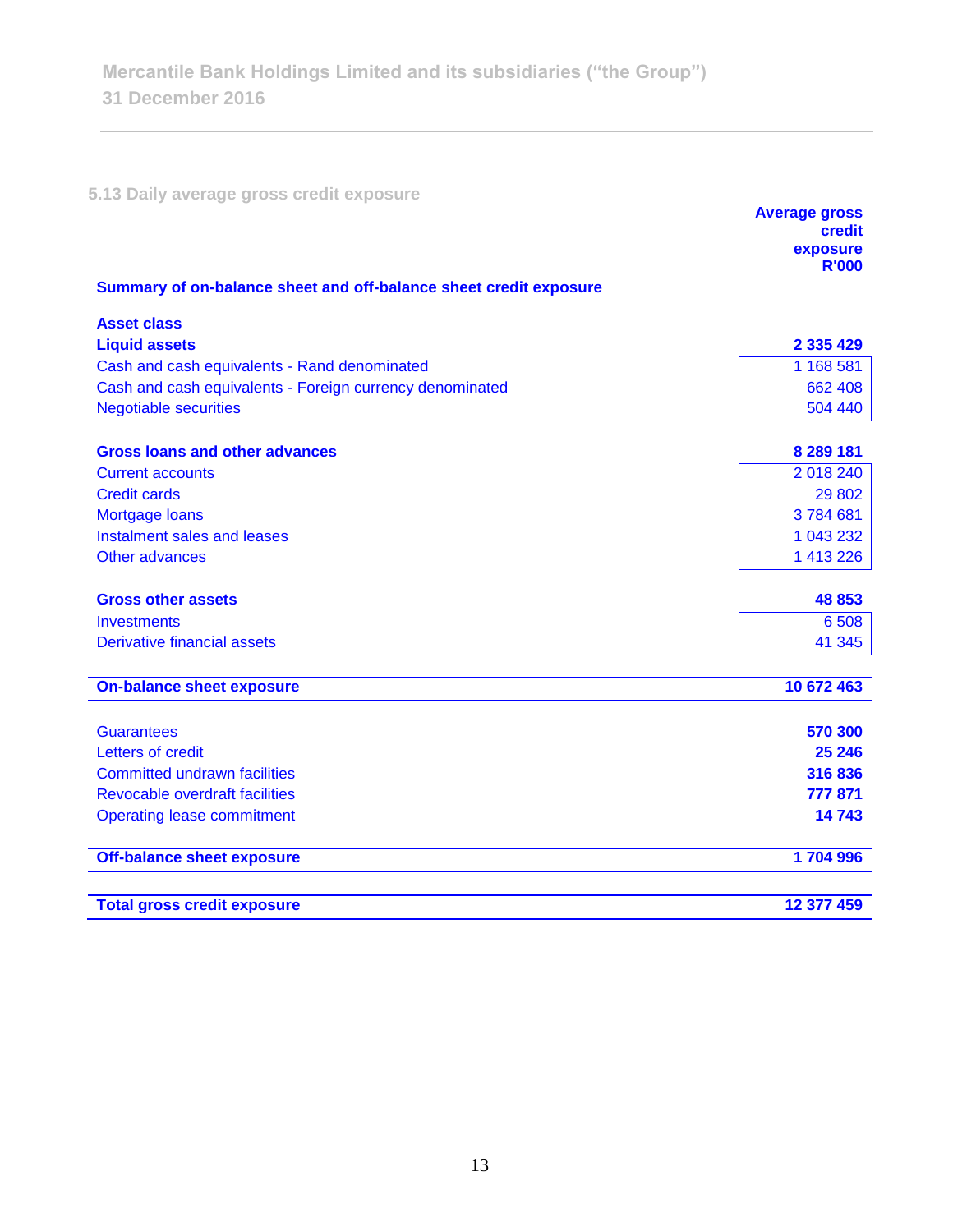# **6. Counterparty credit risk (CCR)**

Derivative exposures are only entered into with clients of sound financial standing. These derivative risks are taken on a back-to-back basis with the five major banks in South Africa. No concentration risk exists and no additional capital has been allocated. The Group's accounting policy and other related qualitative information can be found in the integrated report on pages 44 and pages 84 to 87 respectively.

## **6.1 Analysis of counterparty credit risk (CCR) exposure by approach**

|   |                                                       | a                   | h                               |             |                                               | e                        |            |
|---|-------------------------------------------------------|---------------------|---------------------------------|-------------|-----------------------------------------------|--------------------------|------------|
|   |                                                       | Replacement<br>Cost | Potential<br>future<br>exposure | <b>EEPE</b> | Alpha used for<br>computing<br>regulatory EAD | EAD ppost-<br><b>CRM</b> | <b>RWA</b> |
|   | $S_A-CCR$ (for derivatives) <sup>(1)</sup>            | 29 4 42             | 19 647                          |             |                                               | 41 9 63                  | 53 160     |
|   | Internal Model Method (for derivatives and SFTs)      |                     |                                 |             | -                                             | $\overline{\phantom{a}}$ |            |
| 3 | Simple Approach for credit risk mitigation (for SFTs) |                     |                                 |             |                                               | -                        |            |
| 4 | Comprehensive Approach for credit risk mitigation     |                     |                                 |             |                                               |                          |            |
|   | (for SFTs)                                            |                     |                                 |             |                                               | ۰                        |            |
| 5 | <b>VaR</b> for SFTs                                   |                     |                                 |             |                                               | $\overline{\phantom{a}}$ |            |
| 6 | Total                                                 |                     |                                 |             |                                               |                          | 53 160     |

# **6.2 Credit valuation adjustment (CVA) charge**

Credit valuation adjustment is the difference between the risk-free portfolio value and the true portfolio value that takes into account the possibility of the counterparty's default. CVA is the market value of counterparty credit risk. The RWA of the CVA is added to the risk weighted amount for counterparty credit exposure.

|    |                                                                    | a                        |            |
|----|--------------------------------------------------------------------|--------------------------|------------|
|    |                                                                    | EAD post-CRM             | <b>RWA</b> |
|    | Total portfolios subject to the Advanced CVA capital charge        |                          |            |
|    | $(i)$ VaR component (including the 3 x multiplier)                 | $\overline{\phantom{0}}$ |            |
|    | $\vert$ (ii) Stressed VaR component (including the 3 x multiplier) | -                        |            |
| 3. | All portfolios subject to the Standardised CVA capital charge      | 41 963                   | 11 197     |
|    | Total subject to the CVA capital charge                            | 41 963                   | 11 197     |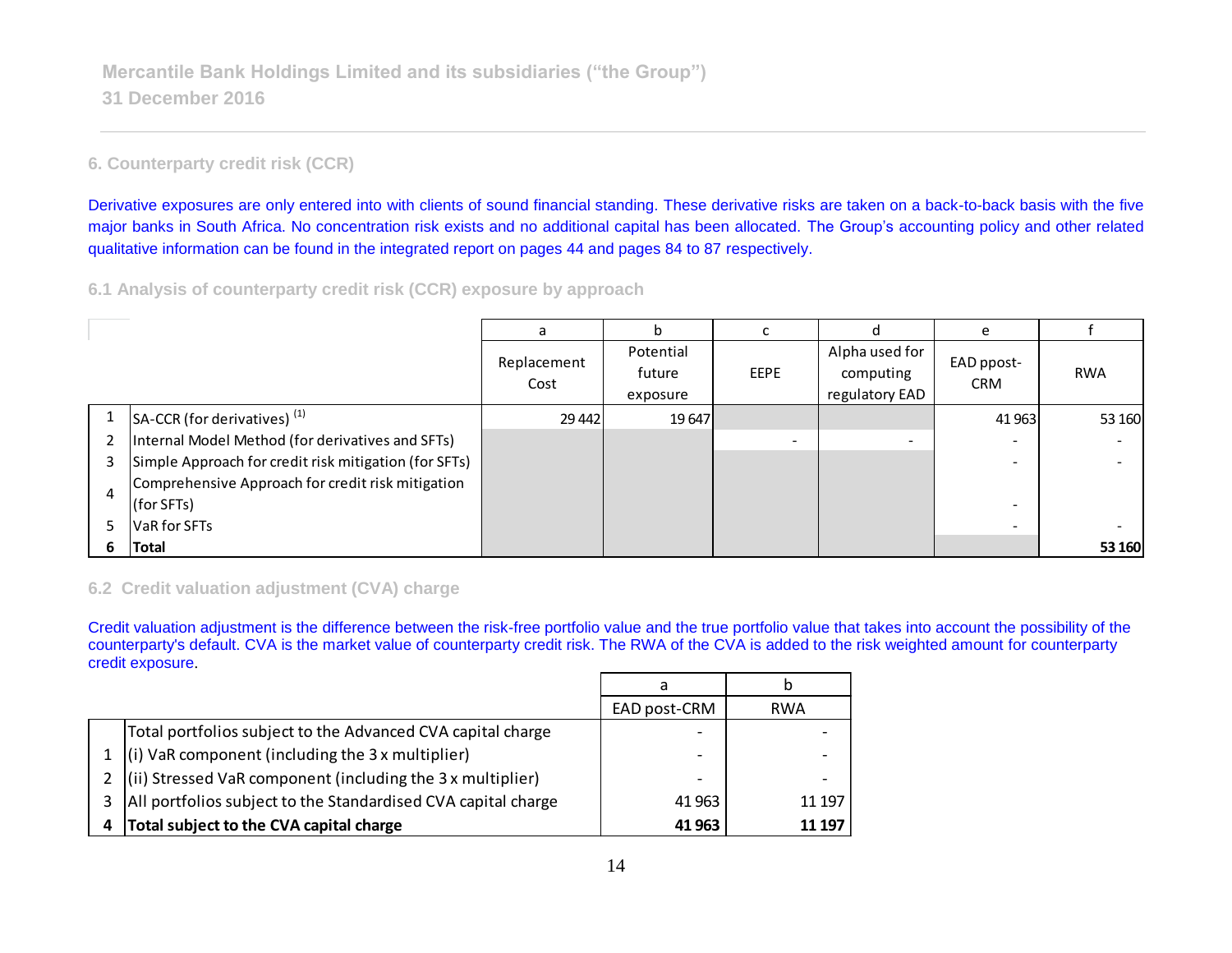|                |                                                      | a                        | n                        |                          |                          | e                        |                          | g                        | h.                       |                          |              |
|----------------|------------------------------------------------------|--------------------------|--------------------------|--------------------------|--------------------------|--------------------------|--------------------------|--------------------------|--------------------------|--------------------------|--------------|
|                | Regulatory portfolios by Risk weights                | 0%                       | 10%                      | 20%                      | 35%                      | 50%                      | 75%                      | 100%                     | 150%                     | Others                   | Total credit |
|                |                                                      |                          |                          |                          |                          |                          |                          |                          |                          |                          | exposure     |
|                | Sovereigns                                           |                          |                          |                          | $\overline{\phantom{0}}$ | ۰                        |                          | $\overline{\phantom{a}}$ | ۰.                       | $\overline{\phantom{a}}$ |              |
| $\overline{2}$ | Non-central government public sector entities (PSEs) |                          |                          |                          | $\overline{\phantom{0}}$ |                          |                          | $\overline{\phantom{a}}$ |                          |                          |              |
| 3              | Multilateral development banks (MDBs)                |                          |                          | $\overline{\phantom{0}}$ | $\overline{\phantom{0}}$ | $\overline{\phantom{a}}$ |                          | $\overline{\phantom{a}}$ | -                        | $\overline{\phantom{0}}$ |              |
| 4              | <b>Banks</b>                                         |                          |                          | 2767                     |                          | 9825                     |                          | 36 497                   | -                        | $\overline{\phantom{0}}$ | 49 0 89      |
| 5              | Securities firms                                     |                          |                          | $\overline{\phantom{0}}$ | $\overline{\phantom{0}}$ | $\overline{\phantom{a}}$ |                          | $\overline{\phantom{a}}$ | -                        | $\overline{\phantom{0}}$ |              |
| 6              | Corporates                                           |                          |                          |                          | $\overline{\phantom{0}}$ | $\overline{\phantom{a}}$ |                          | $\overline{\phantom{a}}$ | -                        |                          |              |
|                | Regulatory retail portfolios                         |                          |                          |                          | $\overline{\phantom{0}}$ | $\overline{\phantom{a}}$ | $\overline{\phantom{0}}$ | $\overline{\phantom{0}}$ | -                        | $\overline{\phantom{0}}$ |              |
| 13             | Other assets                                         | $\overline{\phantom{a}}$ | $\sim$                   | $\overline{\phantom{a}}$ | $\overline{\phantom{0}}$ | $\overline{\phantom{a}}$ | $\overline{\phantom{a}}$ | $\overline{\phantom{0}}$ | $\overline{\phantom{a}}$ | $\overline{\phantom{0}}$ |              |
| 14             | <b>Total</b>                                         | $\overline{\phantom{a}}$ | $\overline{\phantom{a}}$ | 2767                     | $\overline{\phantom{a}}$ | 9825                     | $\overline{\phantom{a}}$ | 36 497                   | $\blacksquare$           | $\blacksquare$           | 49 0 89      |

**6.3 CCR exposures by regulatory portfolios and risk weights**

## **7. Securitisation risk**

The Group has exposure in securitised rental assets to the value of R340 million held in Compass Securitisation (RF) Ltd, which is consolidated for Group purposes and is reported as part of Loans and Advances in the integrated annual report. The Group has adopted the standardised approach to calculate the regulatory capital for the securitisation vehicle. The Group's securitisation is categorised as a traditional securitisation structure, i.e. assets are sold to Compass Securitisation (RF) Ltd in tranches. The notes issued for these tranches have different risk and maturity profiles. Refer to note 15 on page 69 of the integrated annual report for more information on the notes issued.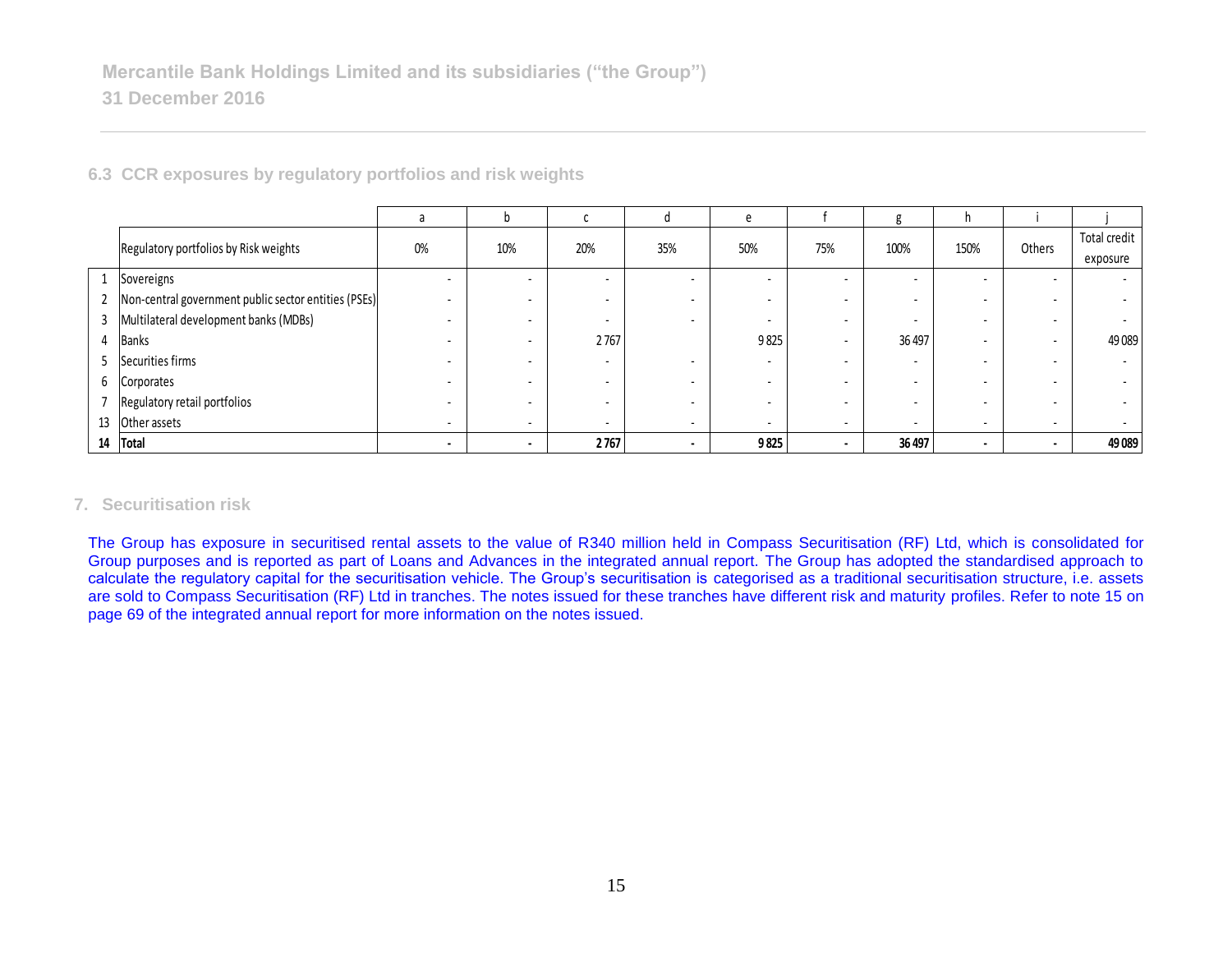**7.1 Securitisation exposure at Mercantile Bank Holdings level**

|                |                        | a                     | b                        | C      | e                        |                      | g     |                       |   | k     |  |
|----------------|------------------------|-----------------------|--------------------------|--------|--------------------------|----------------------|-------|-----------------------|---|-------|--|
|                |                        |                       | Bank acts as originator  |        |                          | Bank acts as sponsor |       | Bank acts as investor |   |       |  |
|                |                        |                       |                          | Sub-   |                          |                      | Sub-  |                       |   | Sub-  |  |
| R'000          |                        | Traditional Synthetic |                          | total  | Traditional Synthetic    |                      | total | Traditional Synthetic |   | total |  |
|                | Retail (total)         |                       |                          |        |                          |                      |       |                       |   |       |  |
|                | -of which              | 340052                | Ξ.                       | 340052 |                          |                      | -     |                       |   |       |  |
| $\overline{2}$ | residential mortgage   | ۰                     | -                        | -      |                          |                      | -     |                       |   |       |  |
| 3              | credit card            |                       | $\overline{\phantom{0}}$ |        |                          |                      |       |                       |   |       |  |
| 4              | other retail exposures | 340 052               | ۰                        | 340052 |                          |                      |       |                       |   |       |  |
| 5              | re-securitisation      | ۰                     | $\qquad \qquad$          | -      | $\overline{\phantom{a}}$ | -                    | -     | -                     | - |       |  |
| 6              | Wholesale (total)      |                       |                          |        |                          |                      |       |                       |   |       |  |
|                | - of which             |                       |                          |        |                          |                      |       |                       |   |       |  |
| 7              | loans to corporate     | -                     | $\overline{\phantom{a}}$ | -      |                          |                      | -     |                       |   |       |  |
| 8              | commercial mortgage    |                       | -                        |        |                          |                      |       |                       |   |       |  |
| 9              | lease and receivables  |                       |                          | -      |                          |                      |       |                       |   |       |  |
| 10             | other wholesale        |                       | $\overline{\phantom{a}}$ |        |                          |                      | -     |                       |   |       |  |
|                | 11 re-securitisation   |                       | -                        | -      |                          |                      |       |                       |   |       |  |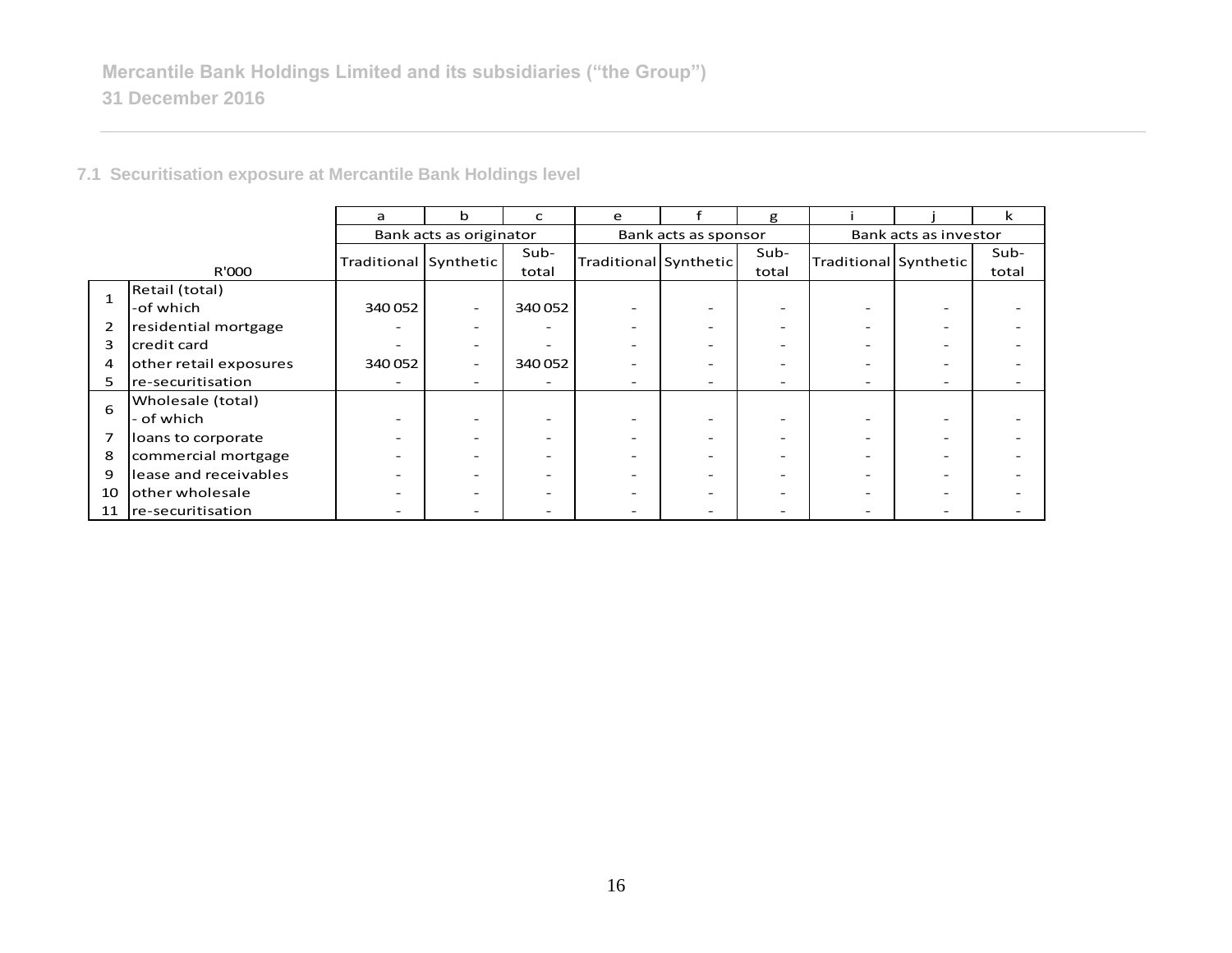|                |                            | a                        | b                        |                           | d                              | e                        |                                | g                        | h                              |                          |                                 |                          |                              | m                        | n.                                   | $\circ$                  | n                        | q     |
|----------------|----------------------------|--------------------------|--------------------------|---------------------------|--------------------------------|--------------------------|--------------------------------|--------------------------|--------------------------------|--------------------------|---------------------------------|--------------------------|------------------------------|--------------------------|--------------------------------------|--------------------------|--------------------------|-------|
|                |                            |                          |                          |                           | Exposure values (by RW bands)  |                          |                                | approach)                | Exposure values (by regulatory |                          |                                 |                          | RWA (by regulatory approach) |                          | Capital charge after cap             |                          |                          |       |
|                | R'000                      | <20% RW                  | <20% to                  | <50% to<br>50% RW 100% RW | >100% to<br>1250%<br><b>RW</b> | 1250%<br><b>RW</b>       | IRB RBA<br>(include)<br>NG1AA) |                          | IRB SFA SA/SSFA                | 1250%                    | IRB RBA<br>(include  <br>NG1AA) |                          | IRB SFA   SA/SSFA            | 1250%                    | <b>IRB RBA</b><br>(include<br>NG1AA) |                          | IRB SFA SA/SSFA          | 1250% |
|                | Total exposures            | $\overline{\phantom{a}}$ |                          | 254 613                   |                                | $\overline{\phantom{a}}$ | $\overline{\phantom{a}}$       |                          |                                |                          | $\overline{\phantom{a}}$        |                          |                              |                          |                                      | $\overline{\phantom{a}}$ |                          |       |
| 2              | Traditional securitisation | $\overline{\phantom{a}}$ |                          | 254 613                   |                                | $\overline{\phantom{a}}$ | $\overline{\phantom{a}}$       |                          |                                |                          | $\overline{\phantom{a}}$        | $\overline{\phantom{0}}$ |                              |                          |                                      | $\overline{\phantom{a}}$ |                          |       |
| 3              | Of which securitisation    | $\sim$                   |                          | 254 613                   |                                | $\overline{\phantom{a}}$ | $\overline{\phantom{a}}$       |                          |                                |                          | $\overline{\phantom{a}}$        | $\overline{\phantom{0}}$ | $\overline{\phantom{a}}$     |                          |                                      | $\overline{\phantom{a}}$ | $\overline{\phantom{0}}$ |       |
| 4              | Of which retail underlying | $\overline{\phantom{a}}$ |                          | 254 613                   |                                | $\overline{\phantom{a}}$ | $\overline{\phantom{0}}$       |                          |                                |                          | $\overline{\phantom{a}}$        |                          | $\overline{\phantom{a}}$     |                          |                                      | $\overline{\phantom{0}}$ |                          |       |
| 5              | Of which wholesale         | $\overline{\phantom{a}}$ |                          |                           |                                | $\overline{\phantom{a}}$ | $\overline{\phantom{a}}$       | $\overline{\phantom{a}}$ | $\overline{a}$                 |                          | $\overline{\phantom{a}}$        | $\overline{\phantom{0}}$ | $\overline{\phantom{a}}$     |                          |                                      | $\overline{\phantom{a}}$ | $\overline{\phantom{0}}$ |       |
| 6              | Of which re-securitisation | $\overline{\phantom{a}}$ |                          | $\overline{\phantom{0}}$  | $\overline{\phantom{0}}$       | $\overline{\phantom{a}}$ | $\overline{\phantom{a}}$       |                          |                                |                          | $\overline{\phantom{a}}$        | $\overline{\phantom{0}}$ | $\overline{\phantom{a}}$     |                          |                                      | $\overline{\phantom{a}}$ | $\overline{\phantom{0}}$ |       |
| $\overline{ }$ | Of which senior            | $\overline{\phantom{a}}$ |                          | $\overline{\phantom{a}}$  | $\overline{\phantom{0}}$       | $\overline{\phantom{a}}$ | $\overline{\phantom{a}}$       | $\overline{\phantom{a}}$ |                                |                          | $\overline{\phantom{a}}$        | $\overline{\phantom{0}}$ | $\overline{\phantom{a}}$     |                          |                                      | $\overline{\phantom{a}}$ | $\overline{\phantom{a}}$ |       |
| 8              | Of which non senior        | $\overline{\phantom{a}}$ |                          | $\overline{\phantom{a}}$  | $\overline{\phantom{0}}$       | $\overline{\phantom{a}}$ | $\overline{\phantom{a}}$       |                          |                                | $\overline{\phantom{0}}$ | $\overline{\phantom{a}}$        | $\overline{\phantom{0}}$ | $\overline{\phantom{a}}$     |                          |                                      | $\overline{\phantom{a}}$ | $\overline{\phantom{0}}$ |       |
| 9              | Synthetic securitisation   | $\overline{\phantom{a}}$ |                          |                           |                                | $\overline{\phantom{a}}$ |                                |                          |                                |                          | $\overline{\phantom{a}}$        |                          |                              |                          |                                      | $\overline{\phantom{0}}$ |                          |       |
| 10             | Of which securitisation    | $\sim$                   | $\overline{\phantom{0}}$ | $\overline{\phantom{a}}$  | $\overline{\phantom{0}}$       | $\sim$                   | $\overline{a}$                 | $\overline{\phantom{a}}$ | $\overline{a}$                 |                          | $\overline{\phantom{a}}$        | $\overline{\phantom{0}}$ | $\overline{\phantom{a}}$     | <u>. .</u>               |                                      | $\overline{\phantom{0}}$ | $\overline{\phantom{0}}$ |       |
| 11             | Of which retail underlying | $\overline{\phantom{a}}$ |                          |                           |                                | $\overline{\phantom{a}}$ |                                |                          |                                |                          | $\overline{\phantom{a}}$        | $\overline{\phantom{0}}$ |                              |                          |                                      | $\overline{\phantom{0}}$ |                          |       |
| 12             | Of which wholesale         | $\overline{\phantom{a}}$ |                          |                           |                                | $\overline{\phantom{a}}$ |                                |                          |                                |                          | $\overline{\phantom{0}}$        |                          |                              |                          |                                      | $\overline{\phantom{0}}$ |                          |       |
| 13             | Of which re-securitisation | $\overline{\phantom{a}}$ |                          | $\overline{\phantom{a}}$  |                                | $\overline{\phantom{a}}$ |                                |                          | $\overline{a}$                 |                          | $\overline{\phantom{a}}$        | $\overline{\phantom{0}}$ |                              | $\overline{\phantom{a}}$ |                                      | $\overline{\phantom{a}}$ | $\overline{\phantom{a}}$ |       |

**7.2 Securitisation exposure and associated regulatory capital requirements**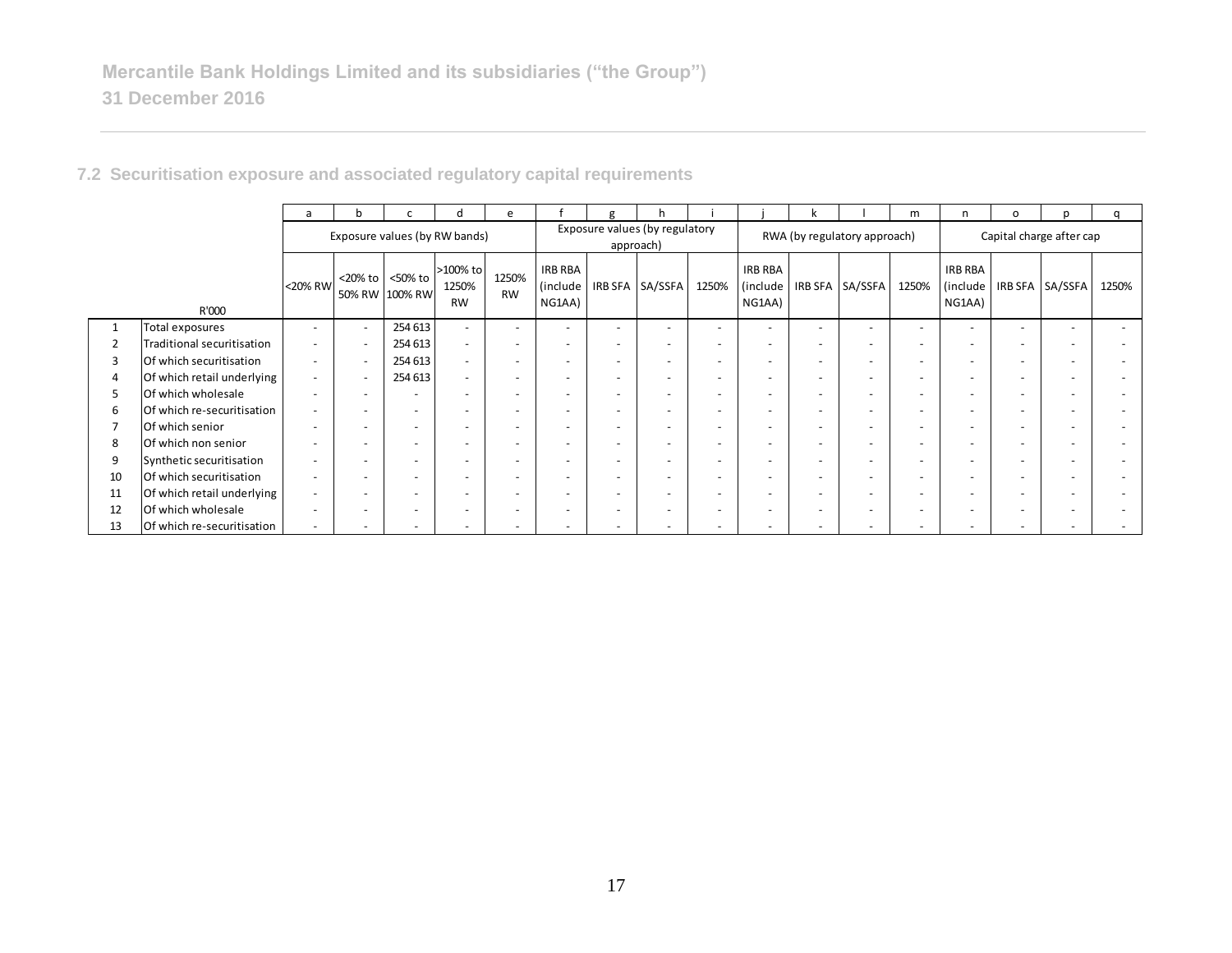**8. Operational risk**

The Group currently holds R133 million in operational risk capital in terms of the standardised approach for the calculation of capital (based on a capital requirement of 10.375%).

**9. Market risk**

The portfolios that are subject to market risk are foreign exchange and interest rate contracts for which the Group currently holds R3.8 million in market risk capital in terms of the standardised approach for the calculation of capital (based on a capital requirement of 10.375%).

|   |                                             | a          |
|---|---------------------------------------------|------------|
|   | R'000                                       | <b>RWA</b> |
|   | Outright products                           | 36 288     |
| 1 | - Interest rate risk (general and specific) |            |
| 2 | - Equity risk (general and specific)        |            |
| 3 | - Foreign exchange risk                     | 36 288     |
| 4 | Commodity risk                              |            |
|   | <b>Options</b>                              |            |
| 5 | - Simplified approach                       |            |
| 6 | Delta-plus method                           |            |
| 7 | - Scenario approach                         |            |
| 8 | Securitisation                              |            |
| 9 | Total                                       | 36 288     |

## **10. Equity positions**

Investments consist of unlisted equity investments and these have been designated as available-for-sale.

|                                       | <b>Type</b>   | <b>Carrying</b><br>amount<br><b>R'000</b> | <b>Fair value</b><br><b>R'000</b> | <b>Capital</b><br>requirement (@<br>10.375%<br><b>R'000</b> |
|---------------------------------------|---------------|-------------------------------------------|-----------------------------------|-------------------------------------------------------------|
| <b>Investments</b><br><b>Unlisted</b> | <b>Shares</b> | 6 7 1 2                                   | 6 7 1 2                           | 696                                                         |
|                                       |               | 6712                                      | 6712                              | 696                                                         |

**Realised and unrealised gains on equity investments**

|                                                                      | <b>Total</b><br><b>R'000</b> |
|----------------------------------------------------------------------|------------------------------|
| Realised gains and losses in profit and loss for the year            |                              |
| Unrealised cumulative gains and losses recognised directly in equity |                              |
| Listed                                                               | 33                           |
| <b>Unlisted</b>                                                      | 6475                         |
|                                                                      | 6 5 0 8                      |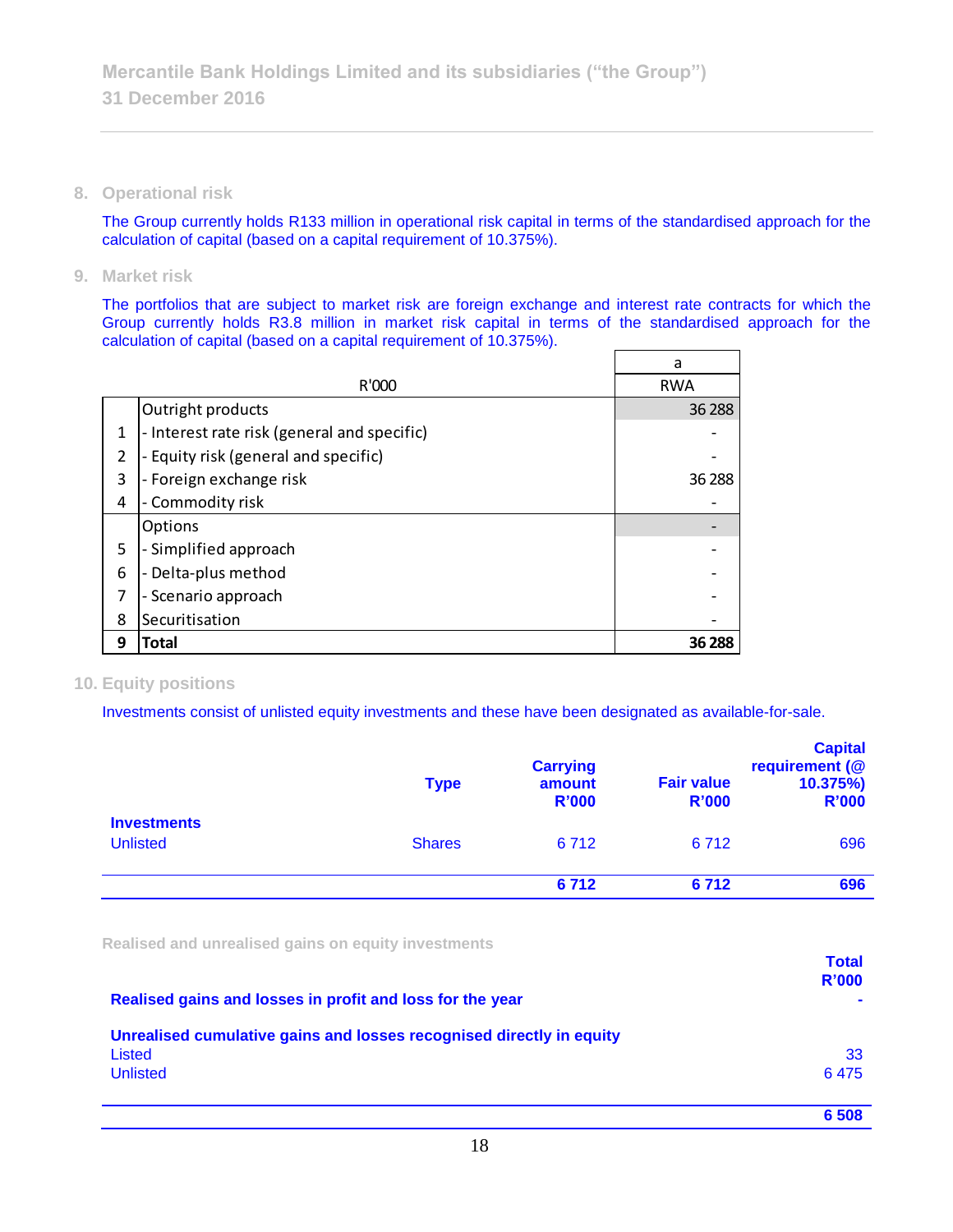#### **11. Liquidity risk**

The table below summarises assets and liabilities of the Group into relevant maturity groupings, based on the remaining period to contractual maturity at reporting date:

|                                          | <b>Assets</b><br>R'000 | <b>Liabilities</b><br>R'000 | <b>Total</b><br>mismatch<br>R'000 |
|------------------------------------------|------------------------|-----------------------------|-----------------------------------|
| Maturing up to one month                 | 4 4 0 8 6 2 4          | 6 212 890                   | (1804266)                         |
| Maturing between one and three months    | 369 494                | 1 255 196                   | (885 702)                         |
| Maturing between three and six months    | 135 664                | 786 558                     | (650 894)                         |
| Maturing between six months and one year | 282 368                | 314 893                     | (32525)                           |
| Maturing after one year                  | 6 650 213              | 1 432 341                   | 5 217 872                         |
| Non-contractual                          | 369 646                | 58 253                      | 311 393                           |
|                                          | 12 216 009             | 10 060 131                  | 2 155 878                         |

#### **12. Interest rate risk**

**Interest rate sensitivity analyses**

For regulatory purposes, the assessment and measurement of interest rate risk is based on the accumulated impact of interest rate sensitive instruments resulting from a parallel movement of plus or minus 200 basis points on the yield curve.

In addition, the impact on equity as well as profit and loss resulting from a change in interest rates is calculated monthly based on management's forecast of the most likely change in interest rates.

The table below reflects the Group's annual net interest income sensitivity for a 200 basis point increase or decrease in interest rates, while all other variables remain constant. The impact is mainly attributable to the Group's exposure to interest rates on its capital position and lending and deposits in the banking book.

|                                                     | Impact on<br>economic<br>value of equity<br><b>R'000</b> | Impact on net<br>interest income<br>for twelve<br>months<br><b>R'000</b> |
|-----------------------------------------------------|----------------------------------------------------------|--------------------------------------------------------------------------|
| Net interest income sensitivity of a parallel shock |                                                          |                                                                          |
| Interest rate increase (200bps increase)            | 41 743                                                   | 41 743                                                                   |
| Interest rate decrease (200bps decrease)            | (67754)                                                  | (67754)                                                                  |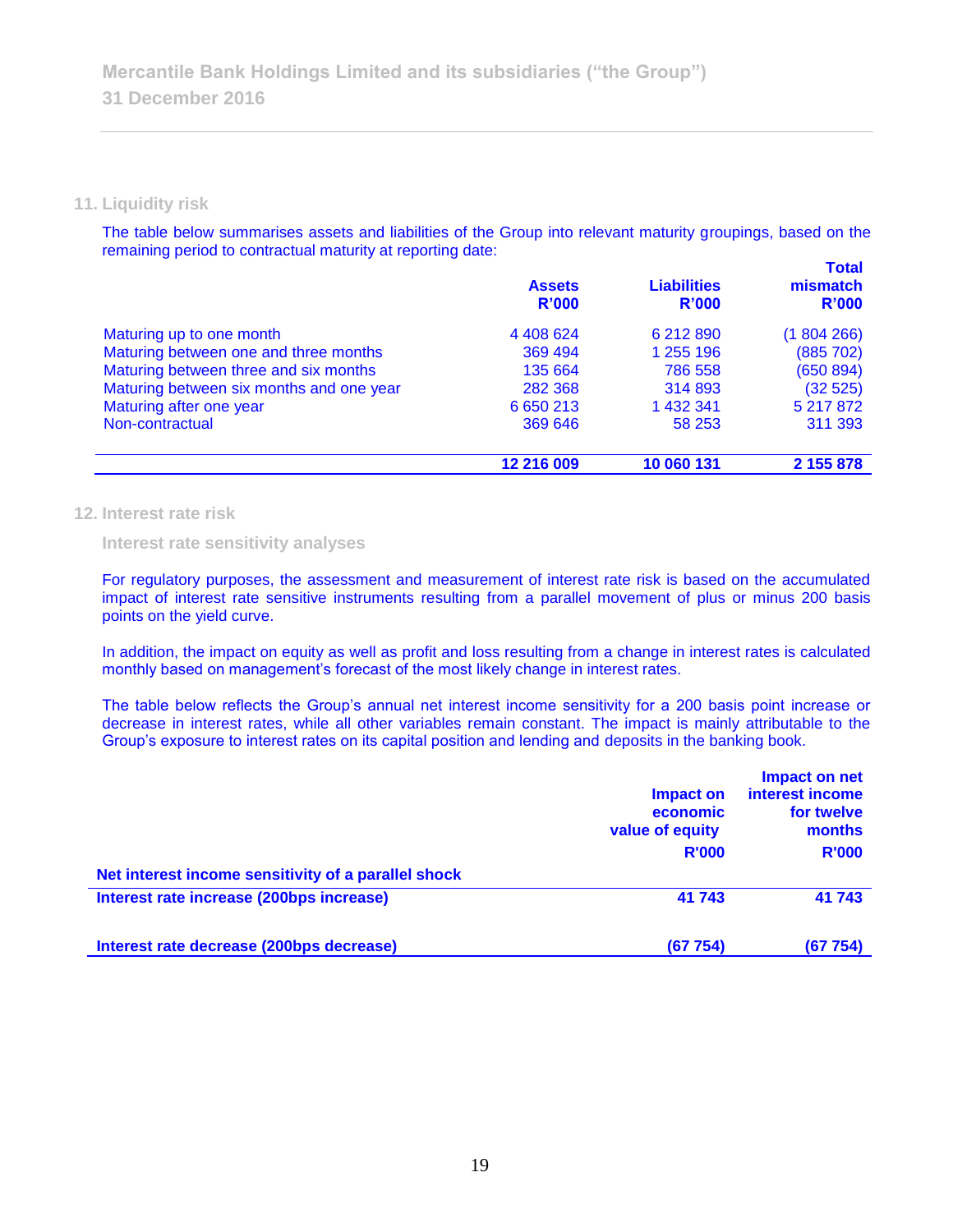# **13. Capital management**

|                                                                                       | <b>Mercantile Bank</b><br><b>Holdings</b><br><b>Limited</b><br><b>Group</b> | <b>Mercantile</b><br><b>Bank</b><br><b>Limited</b><br><b>Company</b> |
|---------------------------------------------------------------------------------------|-----------------------------------------------------------------------------|----------------------------------------------------------------------|
|                                                                                       | <b>R'000</b>                                                                | <b>R'000</b>                                                         |
| Common equity tier 1 capital and reserve funds attributable to<br>common shareholder: |                                                                             |                                                                      |
| <b>Paid up capital</b>                                                                | 1 207 270                                                                   | 1 483 300                                                            |
| <b>Ordinary shares</b>                                                                | 36 140                                                                      | 124 969                                                              |
| Share premium                                                                         | 1 171 130                                                                   | 1 358 331                                                            |
| <b>Qualifying retained profits</b>                                                    | 721 591                                                                     | 545 034                                                              |
| <b>Retained earnings</b>                                                              | 822 971                                                                     | 638 143                                                              |
| Less: unappropriated profits                                                          | (101380)                                                                    | (93 109)                                                             |
| Accumulated other comprehensive income and reserves                                   | 125 637                                                                     | 69742                                                                |
| Unrealised gains and losses on available for sale items                               | 4727                                                                        | 77 062                                                               |
| <b>Actuarial reserve</b>                                                              | (7320)                                                                      | (7320)                                                               |
| <b>Property revaluation reserve</b>                                                   | 128 230                                                                     |                                                                      |
| Total common equity tier 1 capital and unimpaired reserve                             |                                                                             |                                                                      |
| funds prior to regulatory adjustment                                                  | 2 054 498                                                                   | 2098076                                                              |
| Total of specified adjustments to and deductions from                                 |                                                                             |                                                                      |
| common equity tier 1 capital and reserve funds                                        | (147532)                                                                    | (147 165)                                                            |
| Intangible assets                                                                     | (147532)                                                                    | (147 165)                                                            |
| Total common equity tier 1 capital and unimpaired reserve                             |                                                                             |                                                                      |
| funds post regulatory adjustment                                                      | 1 906 966                                                                   | 1950911                                                              |
| <b>Total Additional Tier 1 capital and reserve funds:</b>                             |                                                                             |                                                                      |
| Additional Tier 1 capital and reserve funds                                           |                                                                             |                                                                      |
| Additional Tier 1 regulatory adjustments                                              |                                                                             |                                                                      |
| Tier 2 capital and unimpaired reserve funds prior to                                  |                                                                             |                                                                      |
| adjustments and deductions                                                            | 26 583                                                                      | 26 214                                                               |
| General allowance for credit impairment, after<br>deferred tax: standardised approach | 26 583                                                                      | 26 214                                                               |
| Tier 2 regulatory adjustments                                                         |                                                                             |                                                                      |
| <b>Total qualifying capital and reserve funds</b>                                     | 1933549                                                                     | 1977125                                                              |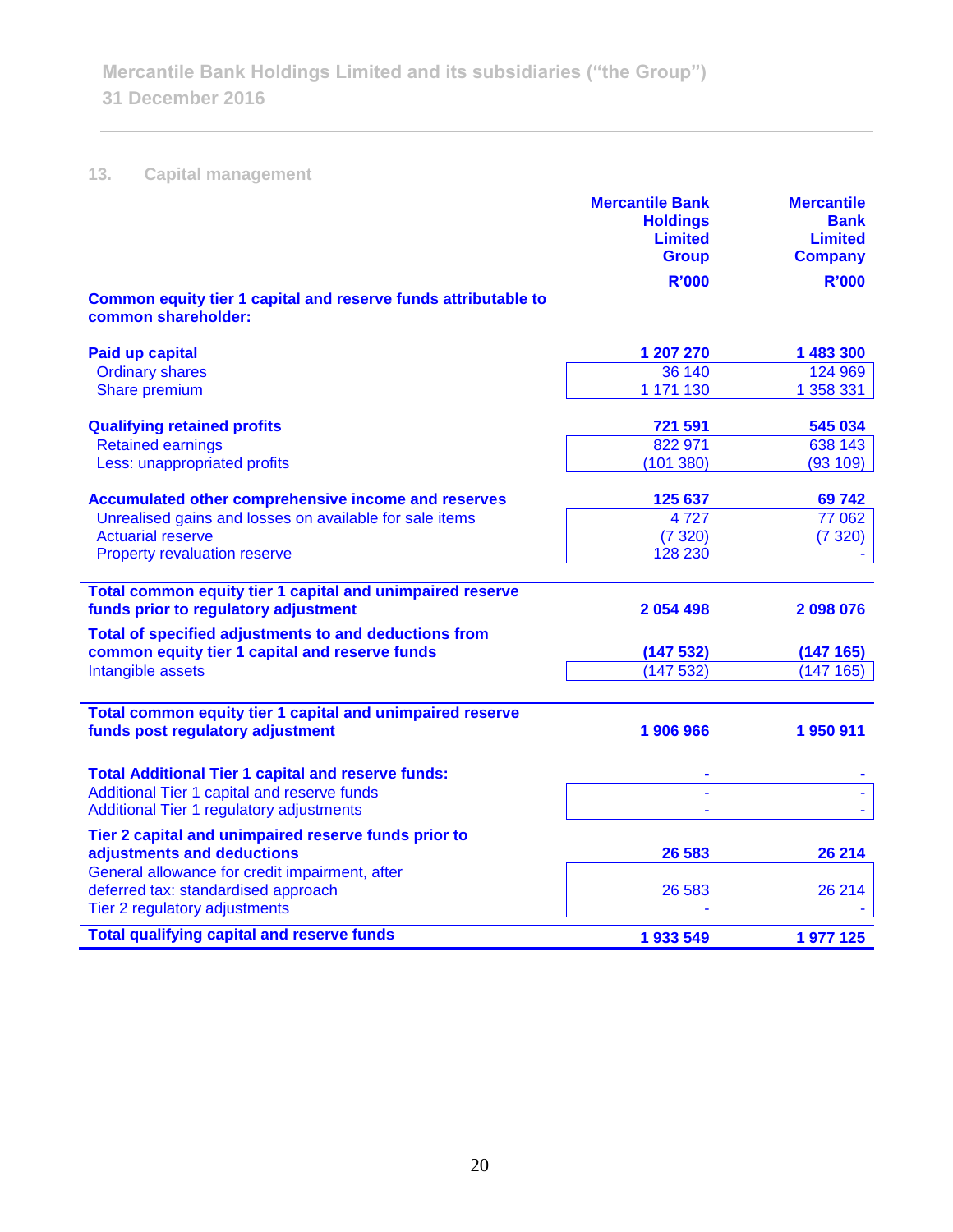#### **13. Capital management (continued)**

In line with the requirements of the Bank Supervision Department of the South African Reserve Bank, and effective from 1 January 2016, the Bank has implemented a countercyclical buffer of 0.00% and a capital conservation buffer of 0.625%.

|                                              |                | <b>Mercantile Bank</b><br><b>Holdings</b><br><b>Limited</b><br><b>Group</b> | <b>Mercantile</b><br><b>Bank</b><br><b>Limited</b><br><b>Company</b> |
|----------------------------------------------|----------------|-----------------------------------------------------------------------------|----------------------------------------------------------------------|
| <b>Capital adequacy ratio (%)</b>            |                |                                                                             |                                                                      |
| <b>Common Equity Tier 1</b>                  |                | 17.86%                                                                      | 17.93%                                                               |
| Tier 1                                       |                | 17.86%                                                                      | 17.93%                                                               |
| <b>Total</b>                                 |                | 18.10%                                                                      | 18.17%                                                               |
|                                              |                |                                                                             |                                                                      |
| <b>Minimum required ratio (amount R'000)</b> |                |                                                                             |                                                                      |
| <b>Common Equity Tier 1</b>                  | @6.25%         | 667 513                                                                     | 679 943                                                              |
| Tier <sub>1</sub>                            | @7.50%         | 801 016                                                                     | 815 931                                                              |
| Total minimum capital                        |                |                                                                             |                                                                      |
| requirement prior to buffer                  | @9.75%         | 1 041 320                                                                   | 1 060 710                                                            |
| Add-on countercyclical                       |                |                                                                             |                                                                      |
| buffer                                       | @0.00%         | ۰                                                                           |                                                                      |
| Add-on capital conservation                  |                |                                                                             |                                                                      |
| buffer                                       | <b>@0.625%</b> | 66 751                                                                      | 67 994                                                               |
| <b>Total capital requirement</b>             |                |                                                                             |                                                                      |
| ratio                                        | @10.375%       | 1 108 072                                                                   | 1 128 705                                                            |

|                                                                                                                                | <b>Mercantile</b><br><b>Bank</b><br><b>Holdings</b><br><b>Limited</b><br><b>Group</b><br><b>R'000</b> | <b>Mercantile</b><br><b>Bank</b><br><b>Limited</b><br><b>Company</b><br><b>R'000</b> |
|--------------------------------------------------------------------------------------------------------------------------------|-------------------------------------------------------------------------------------------------------|--------------------------------------------------------------------------------------|
| Risk weighted exposure equivalent amount prior to concentration risk<br>Risk weighted exposure equivalent amount in respect of | 10 680 208                                                                                            | 10 481 372                                                                           |
| concentration risk                                                                                                             | ۰                                                                                                     | 107 081                                                                              |
| Risk weighted exposure amount in respect of threshold items                                                                    | ۰                                                                                                     | 290 628                                                                              |
| Aggregate risk weighted exposure equivalent amounts                                                                            | 10 680 208                                                                                            | 10 879 081                                                                           |
| <b>Minimum required capital and reserve funds</b>                                                                              | 1 041 320                                                                                             | 1 060 710                                                                            |

The Group has documented its Internal Capital Adequacy Assessment Process ("ICAAP"), which was approved by the Board of Directors. Various direct, indirect and associated risks faced by the Bank and the related mitigating controls that are in place were evaluated.

The Group and Bank's composition of capital and main capital features disclosure, required per directive 8 of 2013, issued in terms of section 6(6) of the Banks Act of 1990, are disclosed in Annexures A and B, respectively.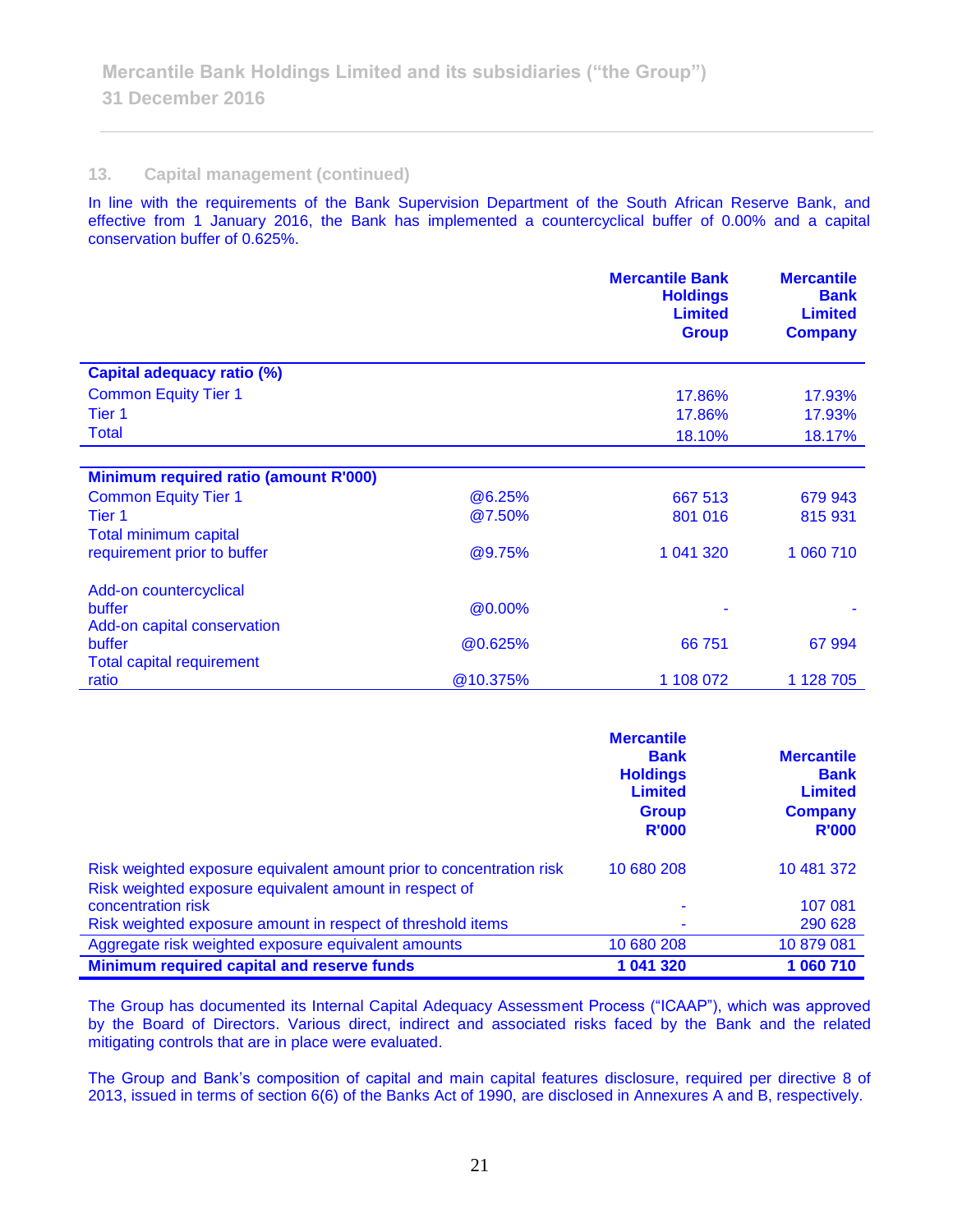#### **14. Liquidity disclosures**

In terms of Regulation 43(1)(e)(iii)(F), the Liquidity Coverage Ratio ("LCR") positions of the Group and of the Bank are set out below.

|                                          | <b>Mercantile</b><br><b>Bank</b><br><b>Holdings</b><br><b>Group</b><br>R'000 | <b>Mercantile</b><br><b>Bank</b><br><b>Limited</b><br><b>Company</b><br><b>R'000</b> |
|------------------------------------------|------------------------------------------------------------------------------|--------------------------------------------------------------------------------------|
| <b>High Quality Liquid Assets (HQLA)</b> | 1 042 959                                                                    | 1 042 959                                                                            |
| Net cash outflows                        | 437 649                                                                      | 437 649                                                                              |
| Required LCR (%)                         | 70.0                                                                         | 70.0                                                                                 |
| Actual LCR (%)                           | 238.3                                                                        | 238.3                                                                                |

#### **15. Financial performance and financial position**

Information pertaining to the financial performance and financial position for the year ended 31 December 2016 is available on the Group's website: [www.mercantile.co.za](http://www.mercantile.co.za/)

#### **16. Remuneration**

The Regulations require that the Group's remuneration policy, processes and procedures be disclosed to the public. Sufficient detail of qualitative and quantitative information has been disclosed as part of the corporate governance section of the Group's integrated annual report for the financial year ended 31 December 2016.

#### **17. Qualitative disclosures and accounting policies**

The Regulations require that certain qualitative disclosures and statements on accounting policy be made. These required regulatory qualitative disclosures and statements on accounting policy were made in the Group integrated annual report for the financial year ended 31 December 2016.

The above disclosures should be read in conjunction with the qualitative disclosures made in the sections on risk management and control and corporate governance, and the statements on Group accounting policy contained in the Group integrated annual report as at 31 December 2016.

26 April 2017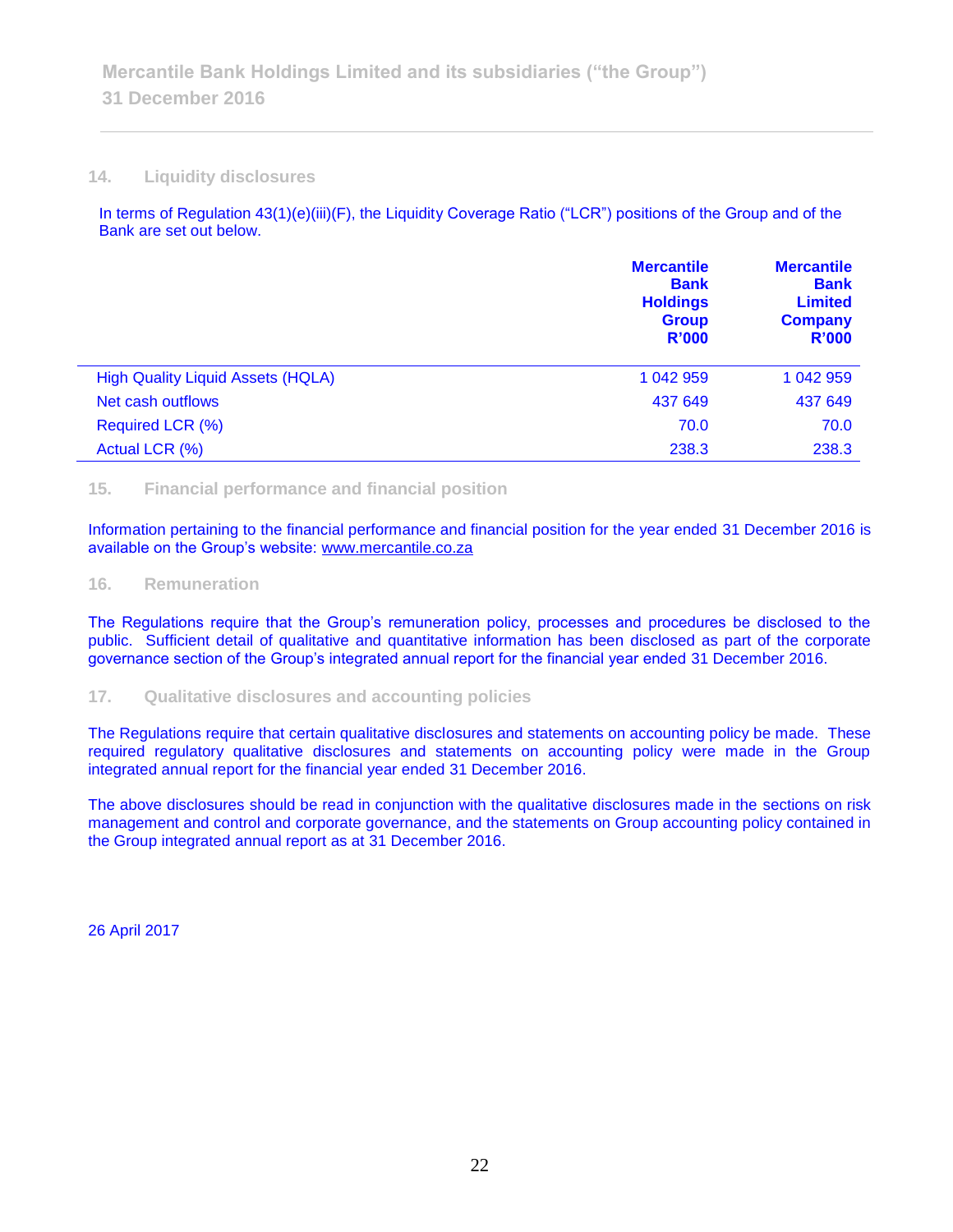## **ANNEXURE A: COMPOSITION OF CAPITAL DISCLOSURES TEMPLATE**

## **Mercantile Bank Holdings Limited**

As at 31 December 2016

| Basel III common disclosures template to be used during the transition of regulatory adjustments<br>(i.e. from 1 June 2013 to 1 January 2018)<br><b>R'000</b> |                                                                                                                                       |               | <b>AMOUNTS</b><br><b>SUBJECT</b><br><b>TO PRE-</b><br><b>BASEL III</b><br><b>TREATMENT</b> |
|---------------------------------------------------------------------------------------------------------------------------------------------------------------|---------------------------------------------------------------------------------------------------------------------------------------|---------------|--------------------------------------------------------------------------------------------|
|                                                                                                                                                               | <b>Common Equity Tier 1 capital: instruments and reserves</b>                                                                         |               |                                                                                            |
|                                                                                                                                                               | Directly issued qualifying common share capital (and equivalent for non-joint stock companies) plus related stock surplus             | 1 207 270     |                                                                                            |
| $\overline{\mathbf{c}}$                                                                                                                                       | <b>Retained earnings</b>                                                                                                              | 721 591       |                                                                                            |
| 3                                                                                                                                                             | Accumulated other comprehensive income (and other reserves)                                                                           | 125 637       |                                                                                            |
| $\overline{\mathbf{4}}$                                                                                                                                       | Directly issued capital subject to phase out from CET 1 (only applicable to non-joint stock companies)                                | 0             |                                                                                            |
|                                                                                                                                                               | Public sector capital injections grandfathered until 1 January 2018                                                                   | $\mathbf{0}$  |                                                                                            |
| 5                                                                                                                                                             | Common share capital issued by subsidiaries and held third parties (amounts allowed in group CET)                                     | $\Omega$      | $\mathbf{0}$                                                                               |
| 6                                                                                                                                                             | <b>Common Equity Tier 1 capital before regulatory adjustments</b>                                                                     | 2 0 5 4 4 9 8 |                                                                                            |
|                                                                                                                                                               | <b>Common Equity Tier 1 capital: regulatory adjustments</b>                                                                           |               |                                                                                            |
| $\overline{7}$                                                                                                                                                | <b>Prudential valuation adjustments</b>                                                                                               | $\mathbf{0}$  | $\mathbf{0}$                                                                               |
| 8                                                                                                                                                             | Goodwill (net of related tax liability)                                                                                               | $\Omega$      |                                                                                            |
| $\overline{9}$                                                                                                                                                | Other intangibles other than mortgage-servicing rights (net of related tax liability)                                                 | 147 532       | 147 532                                                                                    |
| 10                                                                                                                                                            | Deferred tax assets that rely on future profitability excluding those arising from temporary differences (net of related tax          |               |                                                                                            |
|                                                                                                                                                               | liability)                                                                                                                            | 0             | $\Omega$                                                                                   |
| 11                                                                                                                                                            | Cash-flow hedge reserve                                                                                                               | $\mathbf{0}$  | $\Omega$                                                                                   |
| 12                                                                                                                                                            | Shortfall of provisions to expected losses                                                                                            | 0             | $\mathbf{0}$                                                                               |
| 13                                                                                                                                                            | Securitisation gain on sale                                                                                                           | 0             | $\Omega$                                                                                   |
| 14                                                                                                                                                            | Gains and losses due to changes in own credit risk on fair valued liabilities                                                         | 0             | $\Omega$                                                                                   |
| 15                                                                                                                                                            | Defined-benefit pension fund net assets                                                                                               | 0             | $\Omega$                                                                                   |
| 16                                                                                                                                                            | Investments in own shares (if not already netted off paid-in capital on reported balance sheet                                        | 0             | $\Omega$                                                                                   |
| 17                                                                                                                                                            | Reciprocal cross-holdings in common equity                                                                                            | $\Omega$      | $\Omega$                                                                                   |
|                                                                                                                                                               | Investments in the capital of banking, financial, insurance entities that are outside the scope of regulatory consolidation,          |               |                                                                                            |
| 18                                                                                                                                                            | net of eligible short position, where the bank does not own more than 10% of the issued share capital (amount above 10%<br>threshold) | $\mathbf{0}$  | $\Omega$                                                                                   |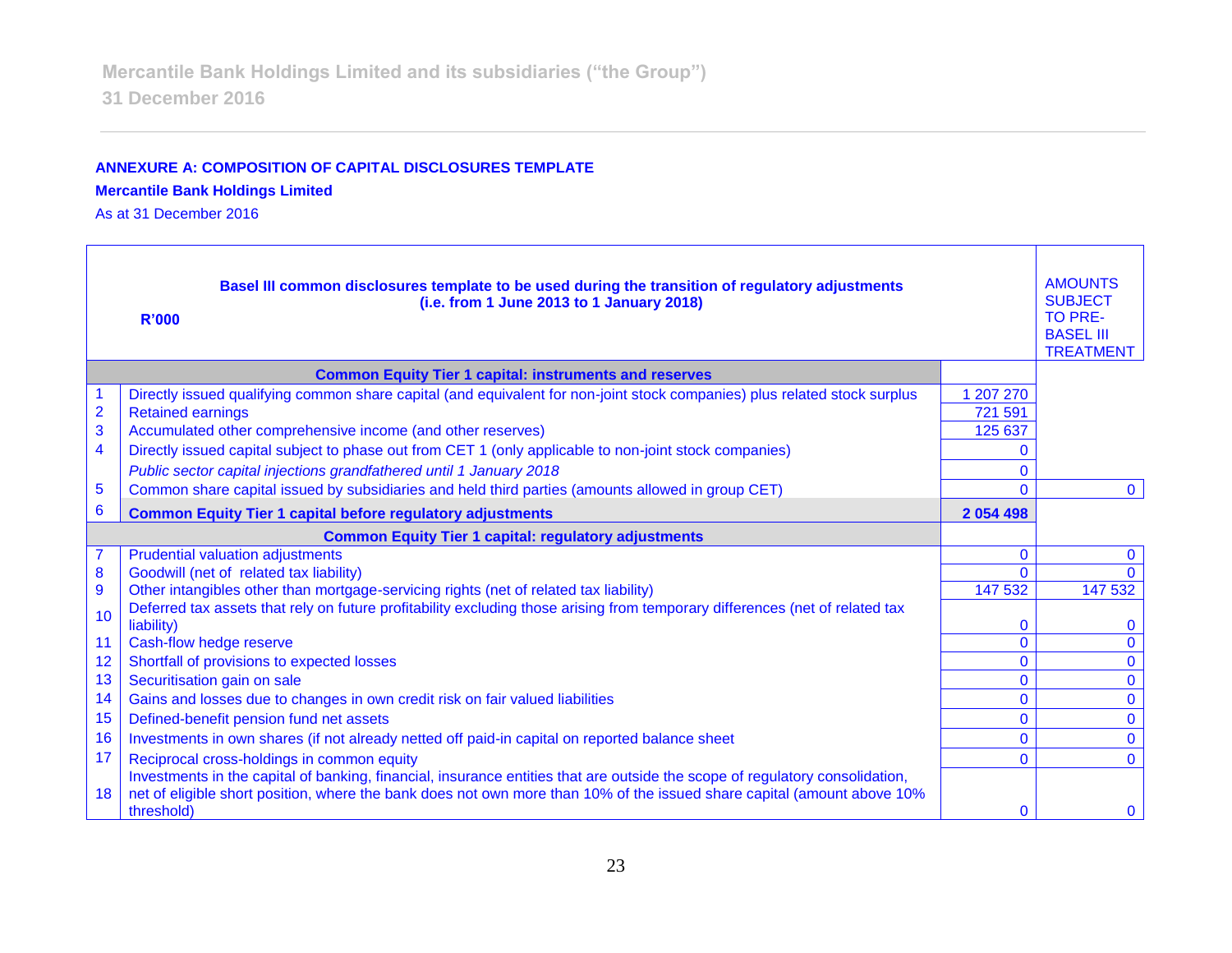**31 December 2016**

| 19 | Significant investments in the common stock of banking, financial and insurance entities that are outside the scope of                                                          |                |                |
|----|---------------------------------------------------------------------------------------------------------------------------------------------------------------------------------|----------------|----------------|
|    | regulatory consolidation, net of eligible short positions (amounts above 10% threshold)                                                                                         | 0              | $\bf{0}$       |
| 20 | Mortgage servicing rights (amount above 10% threshold)                                                                                                                          | $\mathbf{O}$   | $\mathbf 0$    |
| 21 | Deferred tax assets arising from temporary differences (amounts above 10% threshold, net of related tax liability)                                                              | $\overline{0}$ | $\mathbf{0}$   |
| 22 | Amount exceeding the 15% threshold                                                                                                                                              | $\mathbf 0$    | $\mathbf 0$    |
| 23 | of which: significant investments in the common stock of financials                                                                                                             | $\mathbf 0$    | $\mathbf 0$    |
| 24 | of which: mortgage servicing rights                                                                                                                                             | $\mathbf 0$    | $\mathbf 0$    |
| 25 | of which: deferred tax assets arising from temporary differences                                                                                                                | $\mathbf 0$    | $\mathbf 0$    |
| 26 | National specific regulatory adjustments                                                                                                                                        | $\mathbf 0$    | $\overline{0}$ |
|    | REGULATORY ADJUSTMENTS APPLIED TO COMMON EQUITY TIER 1 IN RESPECT OF AMOUNTS SUBJECT TO<br><b>PR-BASEL III TREAMENT</b>                                                         | 147 532        |                |
|    | OF WHICH: Other intangibles other than mortgage-servicing rights (net of related tax liability)                                                                                 | 147 532        |                |
|    | OF WHICH:                                                                                                                                                                       | 0              |                |
| 27 | Regulatory adjustments applied to Common Equity Tier 1 due to insufficient Additional Tier 1 and Tier 2 to cover<br>deductions                                                  | 0              |                |
| 28 | <b>Total regulatory adjustments to Common Equity Tier 1</b>                                                                                                                     | 147 532        |                |
| 29 | <b>Common Equity Tier 1 capital (CET1)</b>                                                                                                                                      | 1 906 966      |                |
|    | <b>Additional Tier 1 capital: instruments</b>                                                                                                                                   |                |                |
| 30 | Directly issued qualifying Additional Tier 1 instruments plus related stock surplus                                                                                             | $\mathbf{0}$   |                |
| 31 | of which: classified as equity under applicable accounting standards                                                                                                            | $\mathbf{0}$   |                |
| 32 | of which: classified as liabilities under applicable accounting standards                                                                                                       | $\mathbf{0}$   |                |
| 33 | Directly issued capital instruments subject to phase out from Additional Tier 1                                                                                                 | $\Omega$       |                |
| 34 | Additional Tier 1 instruments (and CET1 instruments not included in line 5) issued by subsidiaries and held by third parties                                                    |                |                |
|    | (amounts allowed in group AT1)                                                                                                                                                  | 0              |                |
| 35 | of which: instruments issued by subsidiaries subject to phase out                                                                                                               | $\overline{0}$ |                |
| 36 | Additional Tier 1 capital before regulatory adjustments                                                                                                                         | $\Omega$       |                |
|    | <b>Additional Tier 1 capital: regulatory adjustments</b>                                                                                                                        |                |                |
| 37 | <b>Investments in own Additional Tier 1 instruments</b>                                                                                                                         | $\bf{0}$       | $\mathbf 0$    |
| 38 | Reciprocal cross-holdings in Additional Tier 1 instruments                                                                                                                      | $\Omega$       | $\Omega$       |
|    | Investments in the capital of banking, financial, insurance entities that are outside the scope of regulatory consolidation,                                                    |                |                |
|    | net of eligible short position, where the bank does not own more than 10% of the issued common share capital of the entity                                                      |                |                |
| 39 | (amount above 10% threshold)                                                                                                                                                    | $\mathbf 0$    | $\mathbf 0$    |
| 40 | Significant investments in the capital of banking, financial and insurance entities that are outside the scope of regulatory<br>consolidation (net of eligible short positions) | 0              | $\mathbf 0$    |
| 41 | National specific regulatory adjustments                                                                                                                                        | $\mathbf{0}$   |                |
|    | REGULATORY ADJUSTMENTS APPLIED TO COMMON EQUITY TIER 1 IN RESPECT OF AMOUNTS SUBJECT TO                                                                                         |                |                |
|    | <b>PR-BASEL III TREAMENT</b>                                                                                                                                                    | 0              |                |
|    | OF WHICH: (INSERT NAME OF ADJUSTMENT)                                                                                                                                           | $\overline{0}$ |                |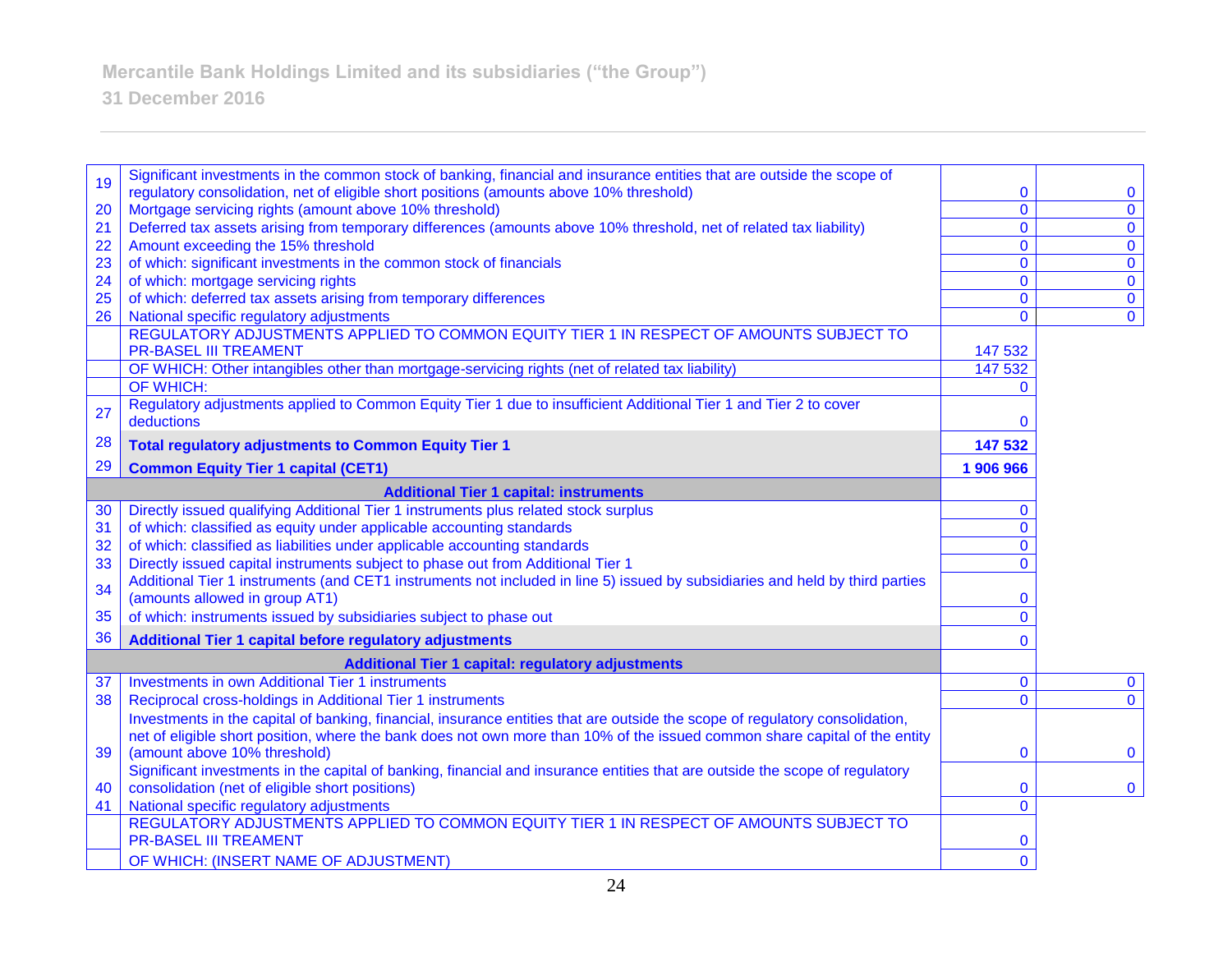|    | OF WHICH:                                                                                                                                                                                                                                           | $\mathbf{0}$ |                |
|----|-----------------------------------------------------------------------------------------------------------------------------------------------------------------------------------------------------------------------------------------------------|--------------|----------------|
| 42 | Regulatory adjustments applied to Additional Tier 1 due to insufficient Tier 2 to cover deductions                                                                                                                                                  | $\mathbf{0}$ |                |
| 43 | <b>Total regulatory adjustments to Additional Tier 1 capital</b>                                                                                                                                                                                    | $\mathbf 0$  |                |
| 44 | <b>Additional Tier 1 capital (AT1)</b>                                                                                                                                                                                                              | $\bf{0}$     |                |
| 45 | Tier 1 capital (T1= CET1 + AT1)                                                                                                                                                                                                                     | 1 906 966    |                |
|    |                                                                                                                                                                                                                                                     |              |                |
|    | <b>Tier 2 capital and provisions</b>                                                                                                                                                                                                                |              |                |
| 46 | Directly issued qualifying Tier 2 instruments plus related stock surplus                                                                                                                                                                            | $\mathbf{0}$ |                |
| 47 | Directly issued capital instruments subject to phase out from Tier 2                                                                                                                                                                                | $\mathbf{0}$ |                |
| 48 | Tier 2 instruments (and CET1 and AT1 instruments not included in lines 5 to 34) issued by subsidiaries and held by third<br>parties (amounts allowed in group Tier 2)                                                                               | $\mathbf{0}$ |                |
| 49 | of which: instruments issued by subsidiaries subject to phase out                                                                                                                                                                                   | $\Omega$     |                |
| 50 | <b>Provisions</b>                                                                                                                                                                                                                                   | 26 5 83      |                |
| 51 | Tier 2 capital before regulatory adjustments                                                                                                                                                                                                        | 26 5 83      |                |
|    | Tier 2 capital: regulatory adjustments                                                                                                                                                                                                              |              |                |
| 52 | Investment in own Tier 2 instruments                                                                                                                                                                                                                | $\mathbf{0}$ | $\mathbf 0$    |
| 53 | Reciprocal cross-holdings in Tier 2 instruments                                                                                                                                                                                                     | $\mathbf{0}$ | $\overline{0}$ |
| 54 | Investments in capital of banking, financial and insurance entities that are outside the scope of regulatory consolidation,<br>net of eligible short positions, where the bank does not own more than 10% of the issued common share capital of the |              |                |
|    | entity (amount above the 10% threshold)                                                                                                                                                                                                             | $\mathbf 0$  | $\mathbf 0$    |
| 55 | Significant investments in the capital of banking, financial and insurance entities that are outside the scope of regulatory<br>consolidation (net of eligible short positions)                                                                     | $\mathbf 0$  | $\mathbf 0$    |
| 56 | National specific regulatory adjustments                                                                                                                                                                                                            | $\mathbf{0}$ |                |
|    | REGULATORY ADJUSTMENTS APPLIED TO COMMON EQUITY TIER 2 IN RESPECT OF AMOUNTS SUBJECT TO<br><b>PR-BASEL III TREAMENT</b>                                                                                                                             | $\bf{0}$     |                |
|    | OF WHICH: (INSERT NAME OF ADJUSTMENT)                                                                                                                                                                                                               | $\mathbf 0$  |                |
|    | <b>OF WHICH:</b>                                                                                                                                                                                                                                    | $\Omega$     |                |
| 57 | <b>Total regulatory adjustments to Tier 2 capital</b>                                                                                                                                                                                               | $\mathbf{0}$ |                |
| 58 | <b>Tier 2 capital (T2)</b>                                                                                                                                                                                                                          | 26 5 83      |                |
| 59 | Total capital (TC= T1 + T2)                                                                                                                                                                                                                         | 1933549      |                |
|    | RISK WEIGHTED ASSETS IN RESPECT OF AMOUNTS SUBJECT TO PRE-BASEL III TREAMENT                                                                                                                                                                        | 10 680 208   |                |
|    | OF WHICH: (INSERT NAME OF ADJUSTMENT)                                                                                                                                                                                                               |              |                |
|    | OF WHICH:                                                                                                                                                                                                                                           | $\Omega$     |                |
|    | 60 Total risk weighted assets                                                                                                                                                                                                                       | 10 680 208   |                |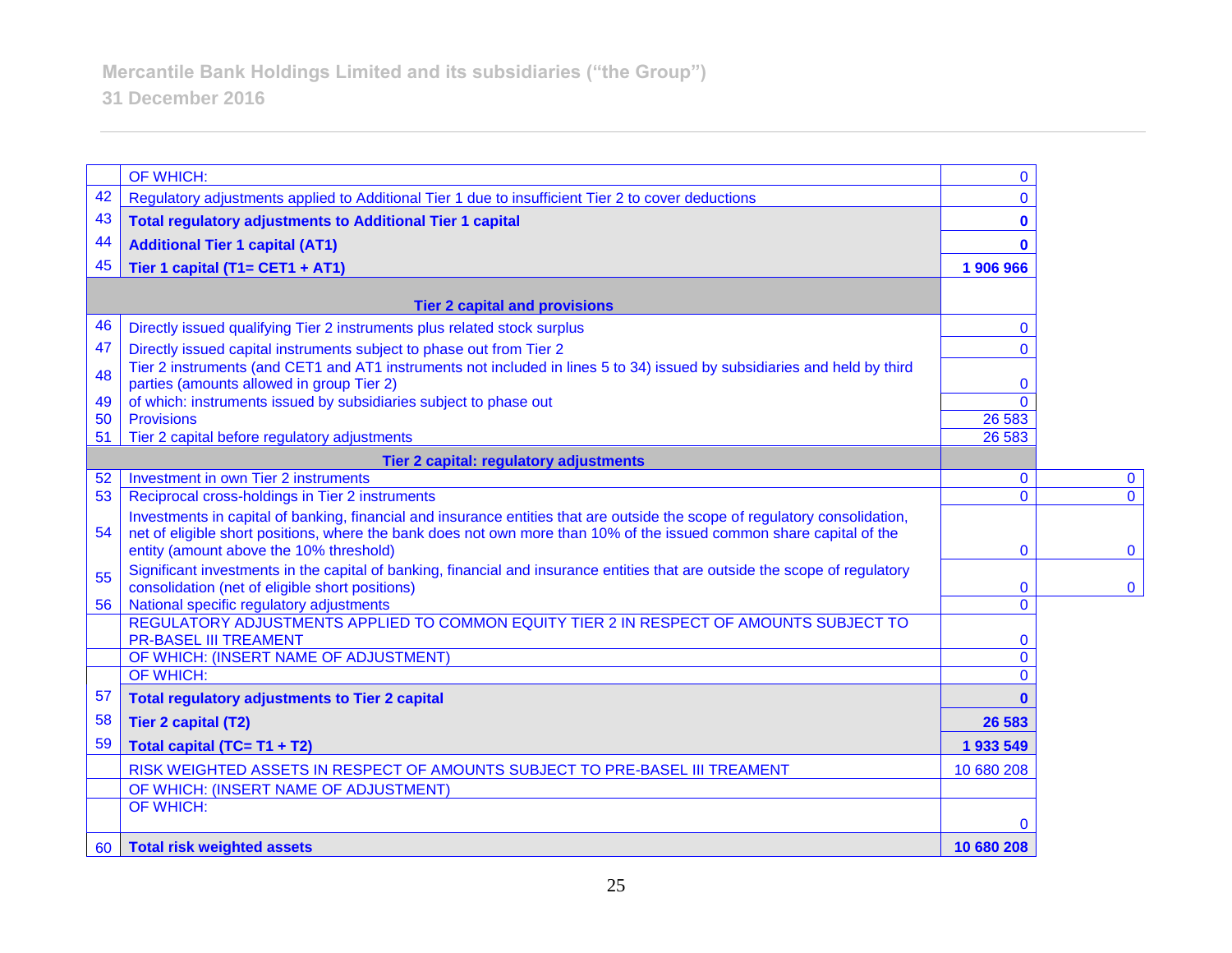|    | <b>Capital ratios</b>                                                                                                                           |                |
|----|-------------------------------------------------------------------------------------------------------------------------------------------------|----------------|
| 61 | Common Equity Tier 1 (as a percentage of risk weighted assets)                                                                                  | 17.86          |
| 62 | Tier 1 (as a percentage of risk weighted assets)                                                                                                | 17.86          |
| 63 | Total capital (as a percentage of risk weighted assets)                                                                                         | 18.10          |
| 64 | Institution specific buffers requirements (minimum CET1 requirement plus capital conservation buffers plus countercyclical                      |                |
|    | buffer requirements plus G-SIB buffer requirement, expressed as a percentage of risk weighted assets)                                           | 0.625          |
| 65 | of which: capital conservation buffer requirement                                                                                               | 0.625          |
| 66 | of which: bank specific countercyclical buffer requirement                                                                                      | $\bf{0}$       |
| 67 | of which: G-SIB buffer requirement                                                                                                              | $\mathbf{0}$   |
| 68 | Common Equity Tier 1 available to meet buffers (as a percentage of risk weighted assets)                                                        | 17.86          |
|    | <b>National Minima (if different from Basel 3)</b>                                                                                              |                |
| 69 | National Common Equity Tier 1 minimum ratio (if different from Basel 3 minimum)                                                                 | 6.25           |
| 70 | National Tier 1 minimum ratio                                                                                                                   | 7.50           |
| 71 | National total capital minimum ratio                                                                                                            | 9.750          |
|    | Amounts below the threshold for deductions (before risk weighting)                                                                              |                |
| 72 | Non-significant investments in the capital of other financials                                                                                  | $\mathbf{0}$   |
| 73 | Significant investments in common stock of financials                                                                                           | $\mathbf 0$    |
| 74 | Mortgage servicing rights (net of related tax liability)                                                                                        | $\mathbf{0}$   |
| 75 | Deferred tax assets arising from temporary differences (net of related tax liability)                                                           | $\mathbf{0}$   |
|    | Applicable caps on the inclusion of provisions in Tier 2                                                                                        |                |
| 76 | Provisions eligible for inclusion in Tier 2 in respect of exposures subject to standardised approach (prior to application of                   |                |
|    | cap)                                                                                                                                            | 26 5 83        |
| 77 | Cap on inclusion of provisions in Tier 2 under standardised approach                                                                            | $\mathbf{0}$   |
| 78 | Provisions eligible for inclusion in Tier 2 in respect of exposures subject to internal ratings-based approach (prior to<br>application of cap) | $\mathbf{0}$   |
| 79 | Cap on inclusion of provisions in Tier 2 under internal ratings-based approach                                                                  | $\mathbf{0}$   |
|    | Capital instruments subject to phase-out arrangement (only applicable between 1 Jan 2018 and 1 Jan 2022)                                        |                |
| 80 | Current cap on CET1 instruments subject to phase out arrangements                                                                               | $\mathbf 0$    |
| 81 | Amounts excluded from CET1 due to cap (excess over cap after redemptions and maturities)                                                        | $\mathbf 0$    |
| 82 | Current cap on AT1 instruments subject to phase out arrangements                                                                                | $\pmb{0}$      |
| 83 | Amounts excluded from AT1 due to cap (excess over cap after redemptions and maturities)                                                         | $\overline{0}$ |
| 84 | Current cap on T2 instruments subject to phase out arrangements                                                                                 | $\overline{0}$ |
| 85 | Amounts excluded from T2 due to cap (excess over cap after redemptions and maturities)                                                          | $\overline{0}$ |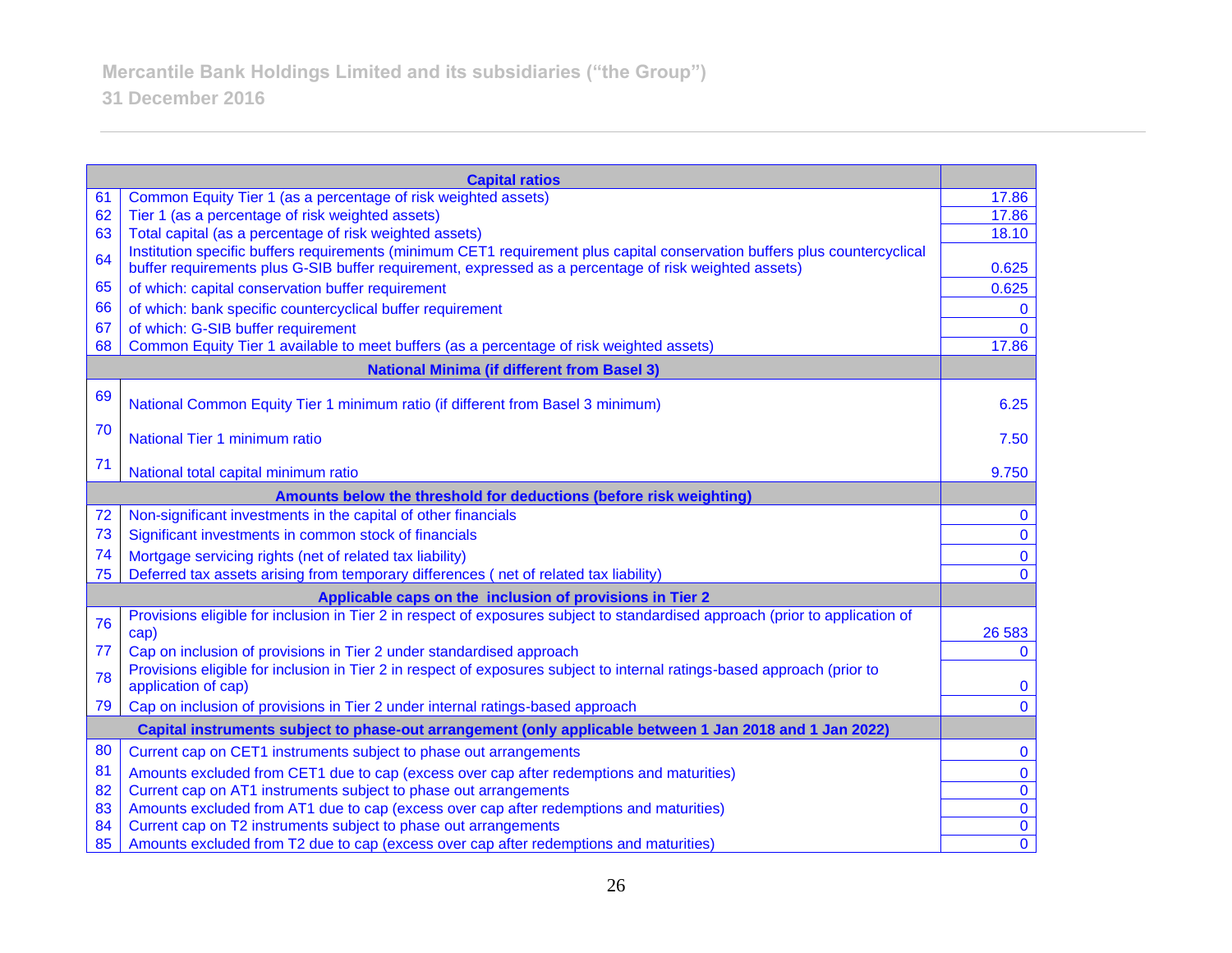# **ANNEXURE A: COMPOSITION OF CAPITAL DISCLOSURES TEMPLATE**

**Mercantile Bank Limited (solo)**

As at 31 December 2016

| Basel III common disclosures template to be used during the transition of regulatory adjustments<br>(i.e. from 1 June 2013 to 1 January 2018)<br><b>R'000</b> |                                                                                                                                                                                | <b>AMOUNTS</b><br><b>SUBJECT</b><br><b>TO PRE-</b><br><b>BASEL III</b><br><b>TREATMENT</b> |                             |
|---------------------------------------------------------------------------------------------------------------------------------------------------------------|--------------------------------------------------------------------------------------------------------------------------------------------------------------------------------|--------------------------------------------------------------------------------------------|-----------------------------|
|                                                                                                                                                               | <b>Common Equity Tier 1 capital: instruments and reserves</b>                                                                                                                  |                                                                                            |                             |
|                                                                                                                                                               | Directly issued qualifying common share capital (and equivalent for non-joint stock companies) plus related stock surplus                                                      | 483 300                                                                                    |                             |
| $\overline{2}$                                                                                                                                                | <b>Retained earnings</b>                                                                                                                                                       | 545 034                                                                                    |                             |
| 3                                                                                                                                                             | Accumulated other comprehensive income (and other reserves)                                                                                                                    | 69 742                                                                                     |                             |
| $\overline{\mathbf{4}}$                                                                                                                                       | Directly issued capital subject to phase out from CET 1 (only applicable to non-joint stock companies)                                                                         | 0                                                                                          |                             |
|                                                                                                                                                               | Public sector capital injections grandfathered until 1 January 2018                                                                                                            | $\mathbf{0}$                                                                               |                             |
| 5                                                                                                                                                             | Common share capital issued by subsidiaries and held third parties (amounts allowed in group CET)                                                                              | $\mathbf{0}$                                                                               | $\mathbf{0}$                |
| 6                                                                                                                                                             | <b>Common Equity Tier 1 capital before regulatory adjustments</b>                                                                                                              | 2 098 076                                                                                  |                             |
|                                                                                                                                                               | <b>Common Equity Tier 1 capital: regulatory adjustments</b>                                                                                                                    |                                                                                            |                             |
| $\overline{7}$                                                                                                                                                | <b>Prudential valuation adjustments</b>                                                                                                                                        | $\mathbf{0}$                                                                               | $\mathbf{0}$                |
| 8                                                                                                                                                             | Goodwill (net of related tax liability)                                                                                                                                        | $\Omega$                                                                                   | $\Omega$                    |
| 9                                                                                                                                                             | Other intangibles other than mortgage-servicing rights (net of related tax liability)                                                                                          | 147 165                                                                                    | 147 165                     |
| 10                                                                                                                                                            | Deferred tax assets that rely on future profitability excluding those arising from temporary differences (net of related tax                                                   |                                                                                            |                             |
|                                                                                                                                                               | liability)                                                                                                                                                                     | $\mathbf 0$                                                                                | $\bf{0}$                    |
| 11                                                                                                                                                            | Cash-flow hedge reserve                                                                                                                                                        | $\overline{0}$                                                                             | $\mathbf 0$                 |
| 12                                                                                                                                                            | Shortfall of provisions to expected losses                                                                                                                                     | $\mathbf{0}$                                                                               | $\mathbf{0}$                |
| 13                                                                                                                                                            | Securitisation gain on sale                                                                                                                                                    | $\mathbf{0}$                                                                               | $\mathbf 0$                 |
| 14                                                                                                                                                            | Gains and losses due to changes in own credit risk on fair valued liabilities                                                                                                  | $\mathbf{0}$                                                                               | $\overline{0}$              |
| 15                                                                                                                                                            | Defined-benefit pension fund net assets                                                                                                                                        | $\mathbf{0}$                                                                               | $\mathbf 0$                 |
| 16                                                                                                                                                            | Investments in own shares (if not already netted off paid-in capital on reported balance sheet                                                                                 | $\mathbf 0$<br>$\overline{0}$                                                              | $\mathbf 0$<br>$\mathbf{0}$ |
| 17                                                                                                                                                            | Reciprocal cross-holdings in common equity<br>Investments in the capital of banking, financial, insurance entities that are outside the scope of regulatory consolidation, net |                                                                                            |                             |
| 18                                                                                                                                                            | of eligible short position, where the bank does not own more than 10% of the issued share capital (amount above 10%                                                            |                                                                                            |                             |
|                                                                                                                                                               | threshold)                                                                                                                                                                     | $\Omega$                                                                                   | $\mathbf{0}$                |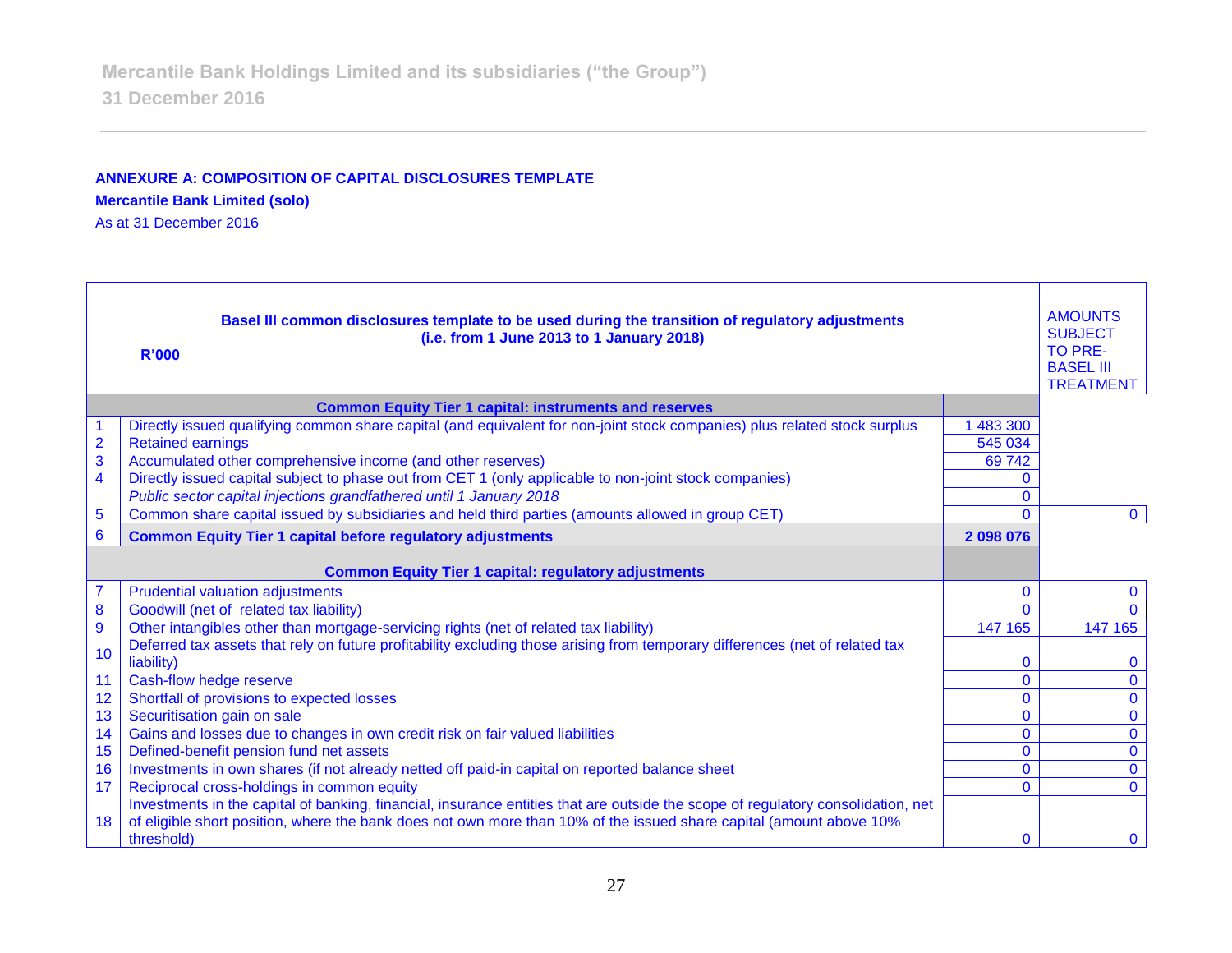**31 December 2016**

|    | Significant investments in the common stock of banking, financial and insurance entities that are outside the scope of           |                |                |
|----|----------------------------------------------------------------------------------------------------------------------------------|----------------|----------------|
| 19 | regulatory consolidation, net of eligible short positions (amounts above 10% threshold)                                          | 0              | $\mathbf 0$    |
| 20 | Mortgage servicing rights (amount above 10% threshold)                                                                           | $\overline{0}$ | $\mathbf{0}$   |
| 21 | Deferred tax assets arising from temporary differences (amounts above 10% threshold, net of related tax liability)               | $\overline{0}$ | $\overline{0}$ |
| 22 | Amount exceeding the 15% threshold                                                                                               | $\mathbf{0}$   | $\mathbf 0$    |
| 23 | of which: significant investments in the common stock of financials                                                              | $\mathbf{0}$   | $\overline{0}$ |
| 24 | of which: mortgage servicing rights                                                                                              | $\mathbf 0$    | $\mathbf{0}$   |
| 25 | of which: deferred tax assets arising from temporary differences                                                                 | $\mathbf 0$    | $\overline{0}$ |
| 26 | National specific regulatory adjustments                                                                                         | $\mathbf{0}$   | $\overline{0}$ |
|    | REGULATORY ADJUSTMENTS APPLIED TO COMMON EQUITY TIER 1 IN RESPECT OF AMOUNTS SUBJECT TO                                          |                |                |
|    | <b>PR-BASEL III TREAMENT</b>                                                                                                     | 147 165        |                |
|    | OF WHICH: Other intangibles other than mortgage-servicing rights (net of related tax liability)                                  | 147 165        |                |
|    | OF WHICH:                                                                                                                        | $\Omega$       |                |
| 27 | Regulatory adjustments applied to Common Equity Tier 1 due to insufficient Additional Tier 1 and Tier 2 to cover                 |                |                |
|    | deductions                                                                                                                       | 0              |                |
| 28 | <b>Total regulatory adjustments to Common Equity Tier 1</b>                                                                      | 147 165        |                |
| 29 | <b>Common Equity Tier 1 capital (CET1)</b>                                                                                       | 1950911        |                |
|    | <b>Additional Tier 1 capital: instruments</b>                                                                                    |                |                |
| 30 | Directly issued qualifying Additional Tier 1 instruments plus related stock surplus                                              | 0              |                |
| 31 | of which: classified as equity under applicable accounting standards                                                             | $\overline{0}$ |                |
| 32 | of which: classified as liabilities under applicable accounting standards                                                        | $\mathbf{0}$   |                |
| 33 | Directly issued capital instruments subject to phase out from Additional Tier 1                                                  | $\Omega$       |                |
|    | Additional Tier 1 instruments (and CET1 instruments not included in line 5) issued by subsidiaries and held by third parties     |                |                |
| 34 | (amounts allowed in group AT1)                                                                                                   | 0              |                |
| 35 | of which: instruments issued by subsidiaries subject to phase out                                                                | $\overline{0}$ |                |
| 36 | Additional Tier 1 capital before regulatory adjustments                                                                          | $\Omega$       |                |
|    | <b>Additional Tier 1 capital: regulatory adjustments</b>                                                                         |                |                |
| 37 | <b>Investments in own Additional Tier 1 instruments</b>                                                                          | $\mathbf{0}$   | $\mathbf{0}$   |
| 38 | Reciprocal cross-holdings in Additional Tier 1 instruments                                                                       | 0              | $\mathbf{0}$   |
|    | Investments in the capital of banking, financial, insurance entities that are outside the scope of regulatory consolidation, net |                |                |
| 39 | of eligible short position, where the bank does not own more than 10% of the issued common share capital of the entity           |                |                |
|    | (amount above 10% threshold)                                                                                                     | $\mathbf 0$    | $\mathbf{0}$   |
| 40 | Significant investments in the capital of banking, financial and insurance entities that are outside the scope of regulatory     |                |                |
|    | consolidation (net of eligible short positions)                                                                                  | 0              | $\mathbf 0$    |
| 41 | National specific regulatory adjustments                                                                                         | $\overline{0}$ |                |
|    | REGULATORY ADJUSTMENTS APPLIED TO COMMON EQUITY TIER 1 IN RESPECT OF AMOUNTS SUBJECT TO                                          |                |                |
|    | <b>PR-BASEL III TREAMENT</b>                                                                                                     | 0              |                |
|    | OF WHICH: (INSERT NAME OF ADJUSTMENT)                                                                                            |                |                |
|    |                                                                                                                                  | $\mathbf{0}$   |                |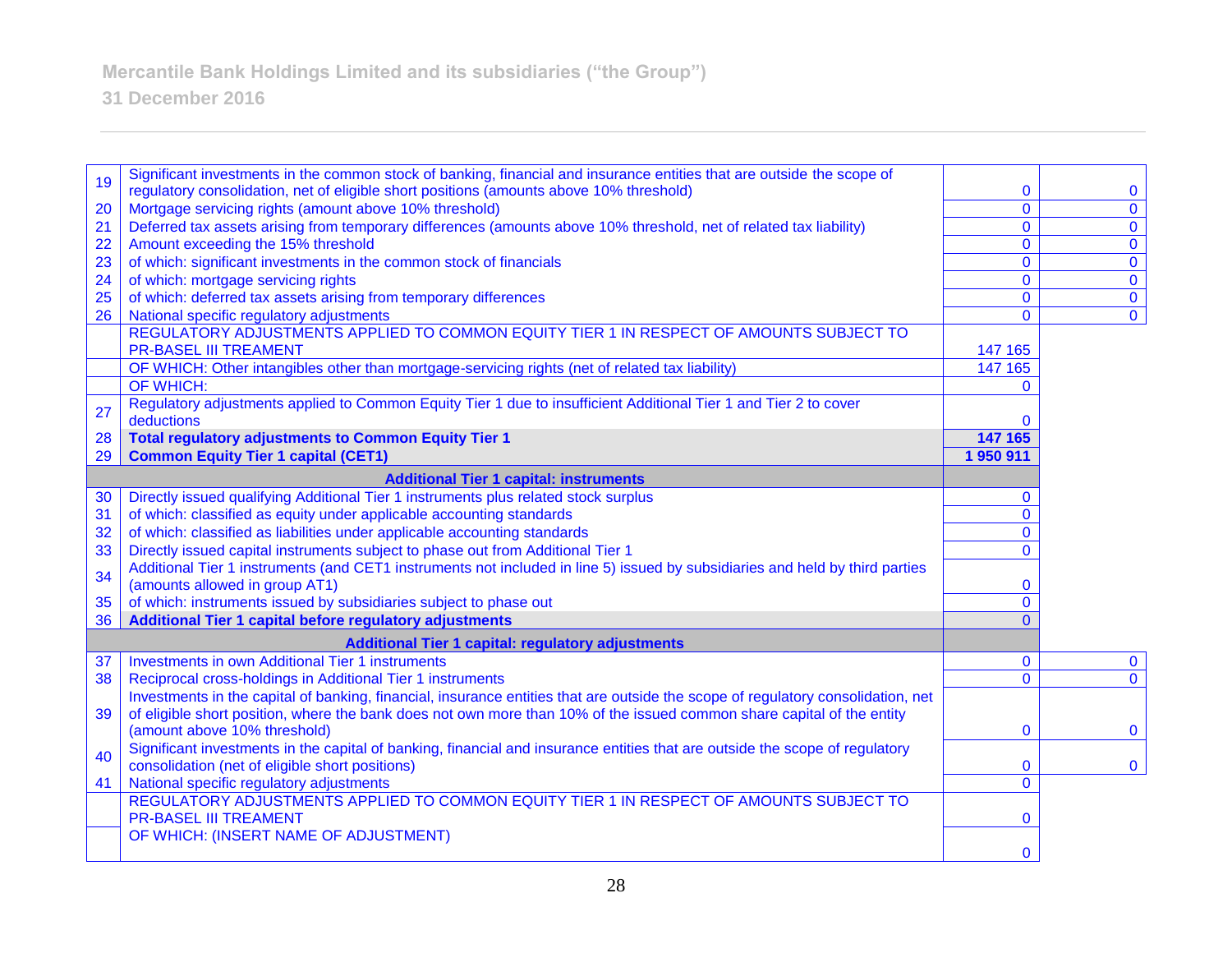**31 December 2016**

|                                      | OF WHICH:                                                                                                                                                             | $\mathbf{0}$ |                |
|--------------------------------------|-----------------------------------------------------------------------------------------------------------------------------------------------------------------------|--------------|----------------|
| 42                                   | Regulatory adjustments applied to Additional Tier 1 due to insufficient Tier 2 to cover deductions                                                                    | $\mathbf{0}$ |                |
| 43                                   | <b>Total regulatory adjustments to Additional Tier 1 capital</b>                                                                                                      | $\mathbf{0}$ |                |
| 44                                   | <b>Additional Tier 1 capital (AT1)</b>                                                                                                                                | $\mathbf{0}$ |                |
| 45                                   | Tier 1 capital (T1= CET1 + AT1)                                                                                                                                       | 1950911      |                |
| <b>Tier 2 capital and provisions</b> |                                                                                                                                                                       |              |                |
| 46                                   | Directly issued qualifying Tier 2 instruments plus related stock surplus                                                                                              | $\mathbf{0}$ |                |
| 47                                   | Directly issued capital instruments subject to phase out from Tier 2                                                                                                  | $\mathbf{0}$ |                |
| 48                                   | Tier 2 instruments (and CET1 and AT1 instruments not included in lines 5 to 34) issued by subsidiaries and held by third<br>parties (amounts allowed in group Tier 2) | $\mathbf 0$  |                |
| 49                                   | of which: instruments issued by subsidiaries subject to phase out                                                                                                     | $\Omega$     |                |
| 50                                   | <b>Provisions</b>                                                                                                                                                     | 26 214       |                |
| 51                                   | Tier 2 capital before regulatory adjustments                                                                                                                          | 26 214       |                |
|                                      | Tier 2 capital: regulatory adjustments                                                                                                                                |              |                |
| 52                                   | Investment in own Tier 2 instruments                                                                                                                                  | $\mathbf 0$  | $\mathbf 0$    |
| 53                                   | Reciprocal cross-holdings in Tier 2 instruments                                                                                                                       | $\mathbf{0}$ | $\overline{0}$ |
|                                      | Investments in capital of banking, financial and insurance entities that are outside the scope of regulatory consolidation, net                                       |              |                |
| 54                                   | of eligible short positions, where the bank does not own more than 10% of the issued common share capital of the entity                                               |              |                |
|                                      | (amount above the 10% threshold)                                                                                                                                      | $\mathbf 0$  | $\mathbf{0}$   |
|                                      | Significant investments in the capital of banking, financial and insurance entities that are outside the scope of regulatory                                          |              |                |
| 55                                   | consolidation (net of eligible short positions)                                                                                                                       | $\mathbf 0$  | $\mathbf{0}$   |
| 56                                   | National specific regulatory adjustments                                                                                                                              | $\mathbf{0}$ |                |
|                                      | REGULATORY ADJUSTMENTS APPLIED TO COMMON EQUITY TIER 2 IN RESPECT OF AMOUNTS SUBJECT TO                                                                               |              |                |
|                                      | <b>PR-BASEL III TREAMENT</b>                                                                                                                                          | $\bf{0}$     |                |
|                                      | OF WHICH: (INSERT NAME OF ADJUSTMENT)                                                                                                                                 | $\Omega$     |                |
|                                      | <b>OF WHICH:</b>                                                                                                                                                      |              |                |
|                                      |                                                                                                                                                                       | 0            |                |
| 57                                   | <b>Total regulatory adjustments to Tier 2 capital</b>                                                                                                                 | $\mathbf{0}$ |                |
| 58                                   | <b>Tier 2 capital (T2)</b>                                                                                                                                            | 26 214       |                |
| 59                                   | Total capital (TC= T1 + T2)                                                                                                                                           | 1 977 125    |                |
|                                      | RISK WEIGHTED ASSETS IN RESPECT OF AMOUNTS SUBJECT TO PRE-BASEL III TREAMENT                                                                                          |              |                |
|                                      |                                                                                                                                                                       | 10 879 081   |                |
|                                      | OF WHICH: (INSERT NAME OF ADJUSTMENT)                                                                                                                                 |              |                |
|                                      | <b>OF WHICH:</b>                                                                                                                                                      |              |                |
|                                      |                                                                                                                                                                       | 0            |                |
| 60                                   | <b>Total risk weighted assets</b>                                                                                                                                     | 10 879 081   |                |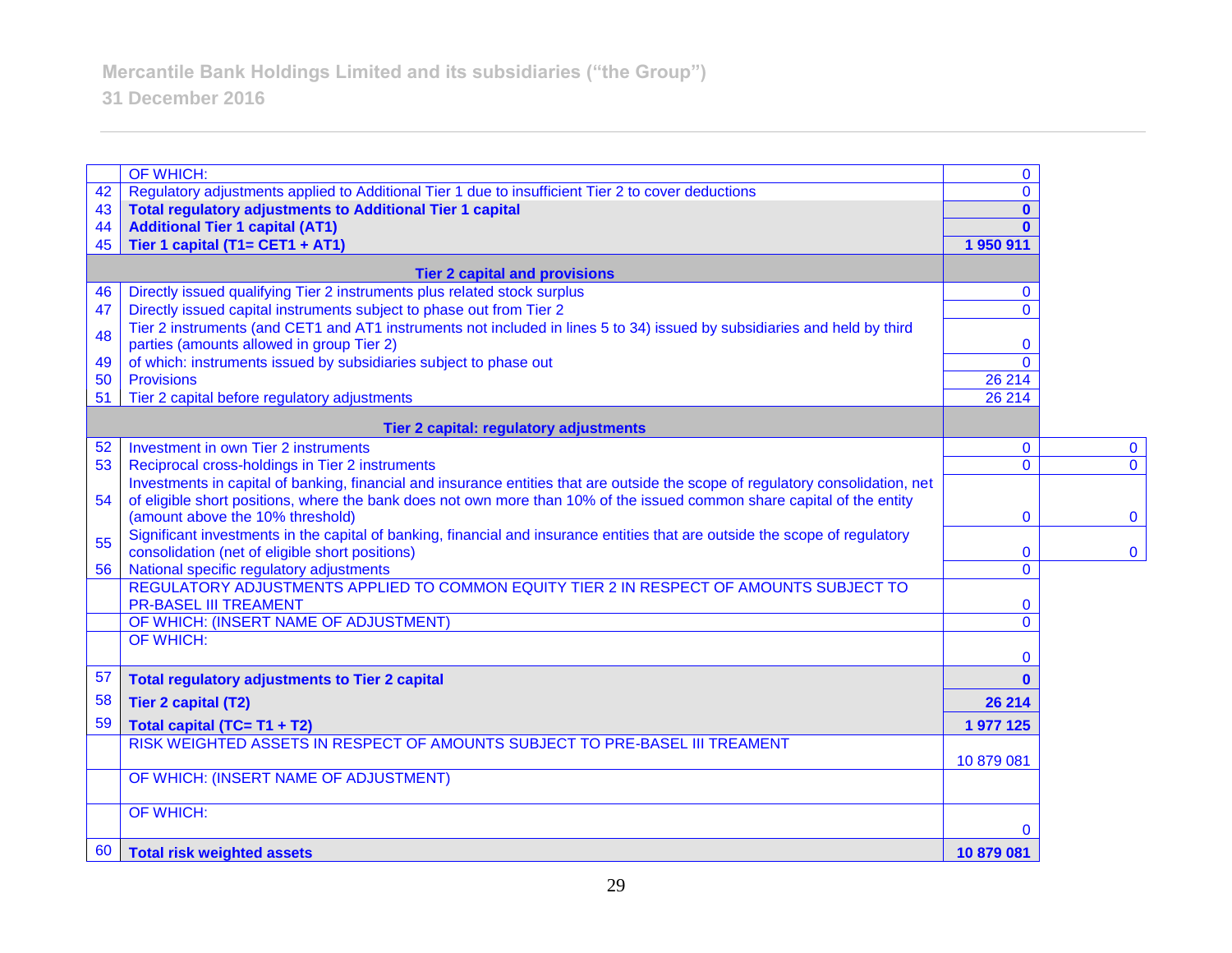| <b>Capital ratios</b>                                              |                                                                                                                               |                |
|--------------------------------------------------------------------|-------------------------------------------------------------------------------------------------------------------------------|----------------|
| 61                                                                 | Common Equity Tier 1 (as a percentage of risk weighted assets)                                                                | 17.93          |
| 62                                                                 | Tier 1 (as a percentage of risk weighted assets)                                                                              | 17.93          |
| 63                                                                 | Total capital (as a percentage of risk weighted assets)                                                                       | 18.17          |
| 64                                                                 | Institution specific buffers requirements (minimum CET1 requirement plus capital conservation buffers plus countercyclical    |                |
|                                                                    | buffer requirements plus G-SIB buffer requirement, expressed as a percentage of risk weighted assets)                         | 0.625          |
| 65                                                                 | of which: capital conservation buffer requirement                                                                             | 0.625          |
| 66                                                                 | of which: bank specific countercyclical buffer requirement                                                                    | $\mathbf{0}$   |
| 67                                                                 | of which: G-SIB buffer requirement                                                                                            | $\Omega$       |
| 68                                                                 | Common Equity Tier 1 available to meet buffers (as a percentage of risk weighted assets)                                      | 17.93          |
|                                                                    | <b>National Minima (if different from Basel 3)</b>                                                                            |                |
| 69                                                                 | National Common Equity Tier 1 minimum ratio (if different from Basel 3 minimum)                                               | 6.25           |
|                                                                    |                                                                                                                               |                |
| 70                                                                 | National Tier 1 minimum ratio                                                                                                 | 7.50           |
|                                                                    |                                                                                                                               |                |
| 71                                                                 | National total capital minimum ratio                                                                                          | 9.75           |
| Amounts below the threshold for deductions (before risk weighting) |                                                                                                                               |                |
| 72                                                                 | Non-significant investments in the capital of other financials                                                                | $\mathbf{0}$   |
| 73                                                                 | Significant investments in common stock of financials                                                                         | 116 251        |
| 74                                                                 | Mortgage servicing rights (net of related tax liability)                                                                      | $\mathbf{0}$   |
| 75                                                                 | Deferred tax assets arising from temporary differences (net of related tax liability)                                         | $\Omega$       |
| Applicable caps on the inclusion of provisions in Tier 2           |                                                                                                                               |                |
| 76                                                                 | Provisions eligible for inclusion in Tier 2 in respect of exposures subject to standardised approach (prior to application of |                |
|                                                                    | cap)                                                                                                                          | 26 214         |
| 77                                                                 | Cap on inclusion of provisions in Tier 2 under standardised approach                                                          | $\mathbf{0}$   |
| 78                                                                 | Provisions eligible for inclusion in Tier 2 in respect of exposures subject to internal ratings-based approach (prior to      |                |
|                                                                    | application of cap)                                                                                                           | $\bf{0}$       |
| 79                                                                 | Cap on inclusion of provisions in Tier 2 under internal ratings-based approach                                                | $\overline{0}$ |
|                                                                    |                                                                                                                               |                |
|                                                                    | Capital instruments subject to phase-out arrangement (only applicable between 1 Jan 2018 and 1 Jan 2022)                      |                |
| 80                                                                 | Current cap on CET1 instruments subject to phase out arrangements                                                             | $\mathbf 0$    |
| 81                                                                 | Amounts excluded from CET1 due to cap (excess over cap after redemptions and maturities)                                      | $\overline{0}$ |
| 82                                                                 | Current cap on AT1 instruments subject to phase out arrangements                                                              | $\bf{0}$       |
| 83                                                                 | Amounts excluded from AT1 due to cap (excess over cap after redemptions and maturities)                                       | $\bf{0}$       |
| 84                                                                 | Current cap on T2 instruments subject to phase out arrangements                                                               | $\pmb{0}$      |
| 85                                                                 | Amounts excluded from T2 due to cap (excess over cap after redemptions and maturities)                                        | $\overline{0}$ |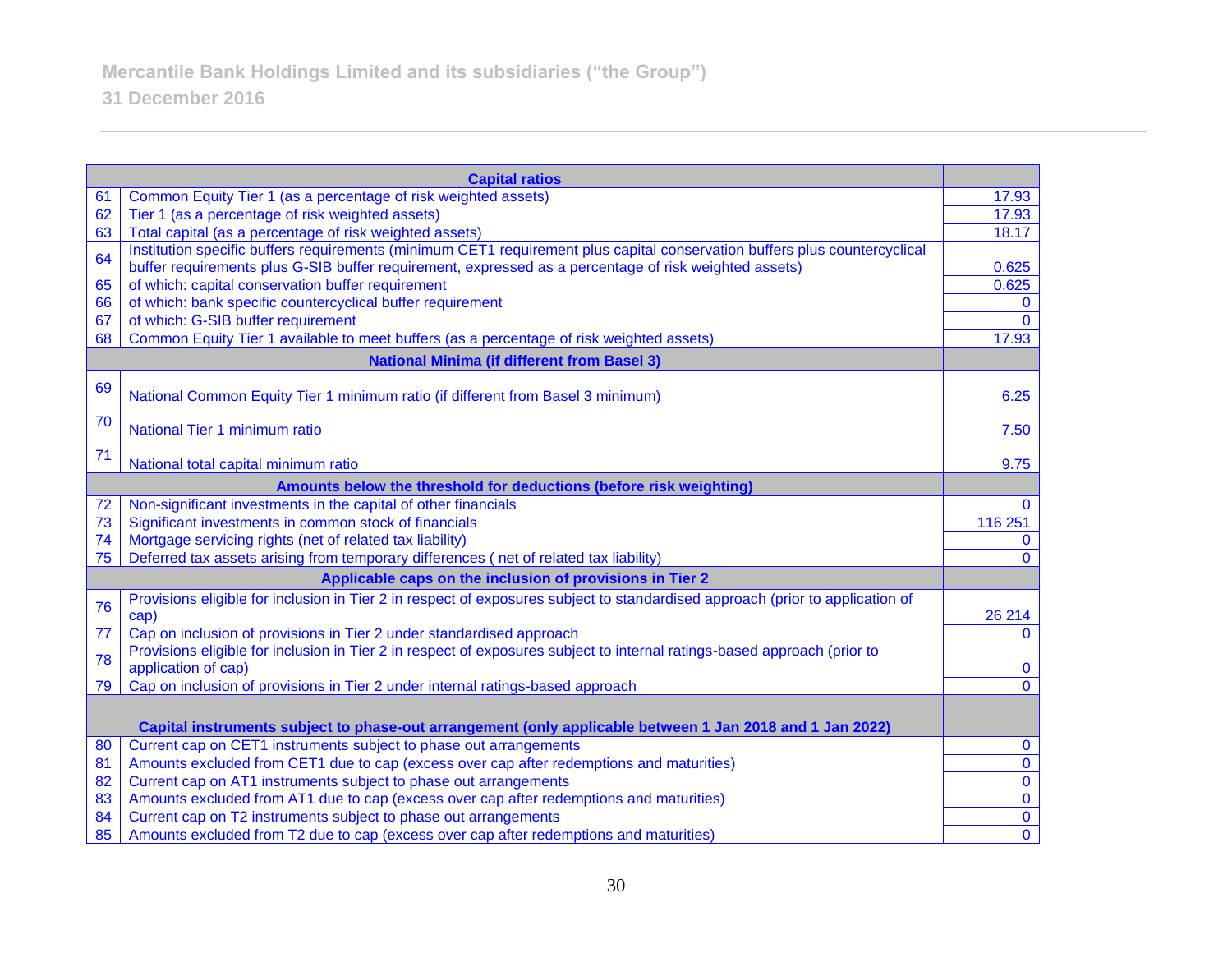#### **ANNEXURE B: MAIN FEATURES DISCLOSURE TEMPLATE**

**Mercantile Bank Group and Mercantile Bank Limited (solo)**

As at 31 December 2016

Set out below is the template that banks must use to ensure that the key features of all regulatory capital instruments are disclosed. Banks will be required to complete all of the shaded cells for each outstanding regulatory capital instrument (banks should insert "N/A" if the question is not applicable).

| Disclosure template for main features of regulatory capital instruments |                                                                                                |                                 |                                         |
|-------------------------------------------------------------------------|------------------------------------------------------------------------------------------------|---------------------------------|-----------------------------------------|
|                                                                         |                                                                                                |                                 |                                         |
|                                                                         | <b>Issuer</b>                                                                                  | <b>Mercantile Bank Limited</b>  | <b>Mercantile Bank Holdings Limited</b> |
| $\overline{2}$                                                          | Unique identifier (e.g. CUSIP, ISIN or Bloomberg identifier for private<br>placement)          | <b>Unlisted</b>                 | <b>Unlisted</b>                         |
| 3                                                                       | Governing Law(s) of the instrument                                                             | <b>Banks Act, Companies Act</b> | <b>Banks Act, Companies Act</b>         |
|                                                                         | <b>Regulatory treatment</b>                                                                    |                                 |                                         |
| $\overline{4}$                                                          | <b>Transitional Basel III rules</b>                                                            | <b>Common Equity Tier 1</b>     | <b>Common Equity Tier 1</b>             |
| $\overline{5}$                                                          | <b>Post-transitional Basel III rules</b>                                                       | <b>Common Equity Tier 1</b>     | <b>Common Equity Tier 1</b>             |
| $6\phantom{1}6$                                                         | Eligible at solo/group/group & solo                                                            | Group and solo                  | Group                                   |
| $\overline{7}$                                                          | Instrument type (type to be specified by each jurisdiction)                                    | <b>Ordinary share capital</b>   | <b>Ordinary share capital</b>           |
| 8                                                                       | Amount recognised in regulatory capital (Currency in mil, as of most recent<br>reporting date) | R1 483 Million                  | R1 207 Million                          |
| $\overline{9}$                                                          | Par value of instrument                                                                        | R <sub>2.00</sub>               | 1 cent                                  |
| 10                                                                      | <b>Accounting classification</b>                                                               | Shareholders' equity            | Shareholders' equity                    |
| 11                                                                      | Original date of issuance                                                                      | 28/03/2002                      | 13/06/1989                              |
| 12                                                                      | Perpetual or dated                                                                             | Perpetual                       | Perpetual                               |
| 13                                                                      | <b>Original maturity date</b>                                                                  | <b>No Maturity</b>              | <b>No Maturity</b>                      |
| 14                                                                      | Issuer call subject to prior supervisory approval                                              | <b>Yes</b>                      | <b>Yes</b>                              |